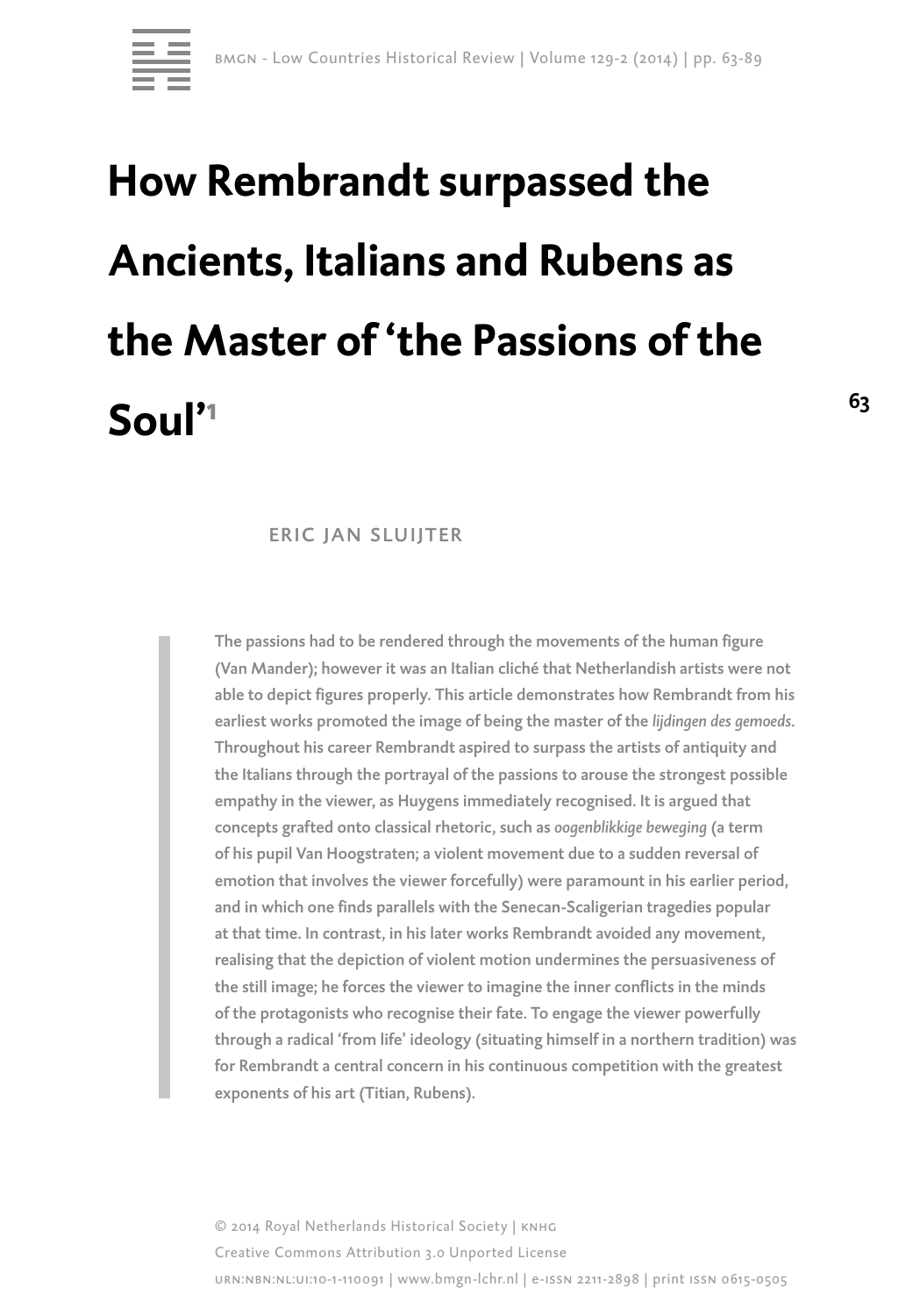*Hoe Rembrandt schilders uit de Oudheid, de Italianen en Rubens overtrof als meester van de 'lijdingen des gemoeds'.* 

De passies dienden te worden verbeeld door middel van de bewegingen van de ledematen van de menselijke figuur (Van Mander), maar het was een Italiaanse gemeenplaats dat noorderlingen slecht waren in het schilderen van figuren. In dit artikel wordt gedemonstreerd hoe Rembrandt zich vanaf zijn vroegste werk nadrukkelijk presenteerde als dé meester van de 'lijdingen des gemoeds' en gedurende zijn gehele carrière ernaar streefde om door middel van de verbeelding van de passies en het opwekken van een zo groot mogelijke empathie bij de toeschouwer de schilders uit de Oudheid en de Italianen te overtreffen, zoals Huygens direct onderkende. Beargumenteerd wordt dat een op de klassieke retorica geënt begrip als 'oogenblikkige beweeging' (een term van zijn leerling Van Hoogstraten: een heftige beweging veroorzaakt door een plotselinge omslag van emotie die de toeschouwer meebeleeft) voor zijn vroegere werk cruciaal was, waarbij parallellen met de in die tijd populaire Senecaans-Scaligeriaanse tragedie zijn aan te wijzen. In zijn latere werk vermijdt hij daarentegen elke beweging, zich realiserend dat de uitbeelding van heftige beweging de overtuigingskracht van het stilstaande beeld ondermijnt, en dwingt hij de toeschouwer zich in te leven in de innerlijke conflicten van figuren die hun lot doorzien. Het krachtig betrekken van de toeschouwer bij het voorgestelde door middel van een radicale 'naar het leven' ideologie, waarmee hij zich in een Noordelijke traditie plaatste, stond voor Rembrandt altijd centraal bij zijn permanente wedijver met de groten in zijn vak (Titiaan, Rubens).

## **The Dutch and the depiction of figures and passions**

In the mid sixteenth century we already find the first traces of what would become a commonplace of Dutch art: Dutch painters were highly proficient in 'copying' nature, were highly skilled in technical matters, preferred less exalted subjects and were especially good at landscapes. In written texts this started with Michelangelo's alleged criticism that painters from the north only depicted things that please the eye and did so through exact imitation of the external appearance of things, and 'although it pleases some persons, it is done without reason or art, without measure or proportion without skilful selection or boldness, and without substance or force<sup>2</sup>.<sup>2</sup> This condescending

- I am grateful to the anonymous reviewers, the editorial board, and to Herman Roodenburg and Catrien Santing for their critical comments.
- 2 The Portuguese artist Francisco de Holanda, who had moved in the circle of Vittoria Colonna and Michelangelo, 'quotes' Michelangelo in

his treatise *Dialogos de Roma-Da pitura antiga* (1548). For an English translation see: Francisco de Holanda, *Four Dialogues on Painting*, trans. A.F.G. Bell (London 1928) 16. Dutch translation: Francisco de Holanda, *Romeinse dialogen. Gesprekken met Michelangelo en Vittoria Colonna*, trans. A. Boon (Amsterdam 1993) 24-25.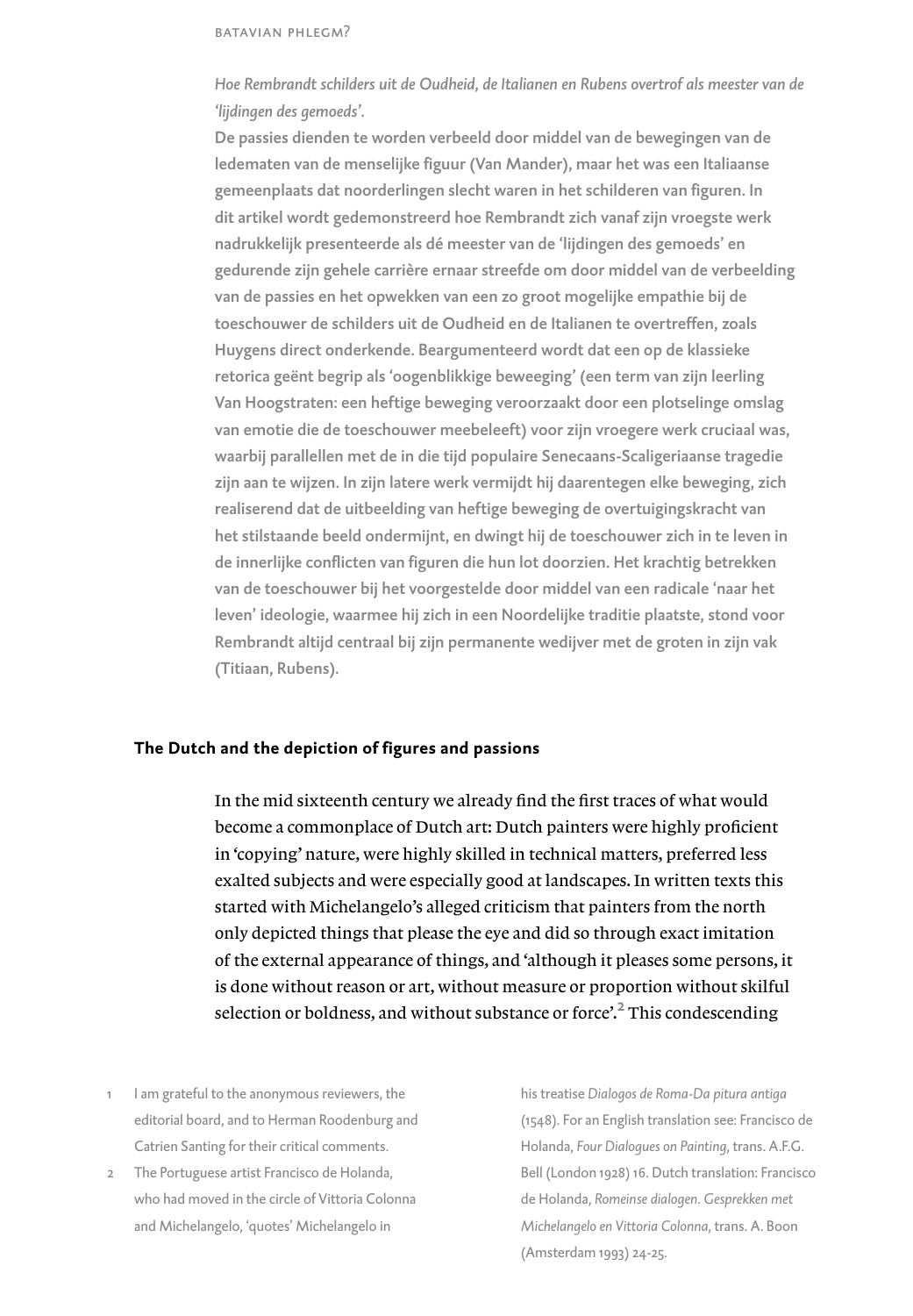'Italian' criticism – rooted in a humanistic ideology that was based on classical rhetoric (and fed by jealousy about the fact that paintings and prints from the Netherlands were much sought after by sixteenth-century Italian collectors) – was to have a long life. In the Netherlands itself elements of this negative reputation would be turned around in the late sixteenth and early seventeenth century and given favourable connotations by Dutch humanists such as Hadrianus Junius and Hugo de Groot, as part of a positive self image – technical ingenuity, knowledge of optical matters, and being particularly true to nature were highlighted and legitimised by invoking parallels with renowned painters from antiquity. $^3$  As Frans Grijzenhout demonstrated, it was only late in the seventeenth century that such stereotypes came to be connected with the cold and wet temperament of the Dutch as the cause of their slow but patient mind, in contrast to the sanguine Italians whose hot brain made them more suitable for grand history paintings.<sup>4</sup>

Karel van Mander in his *Schilder-Boeck* published in 1604, repeated several times, that Italians always denounced painters from the Netherlands as being unable to paint human figures properly, admitting however, that northerners were especially good at painting landscapes. At one point Van Mander quotes a poem by Domenicus Lampsonius, who gave as the reason that the Italians use their brains, while the Dutch have ingenuity in their hands.<sup>5</sup> Van Mander urged Netherlandish artists to do their utmost to belie the opinion of the Italians. In *Den Grondt der Edel vry Schilder-const* (The foundation of the noble and free art of painting), he devoted a chapter to the proportions of figures, one to pose and bearing, and a whole chapter to the 'Representation

- 3 See E.J. Sluijter, '"Vele vermaerde ende trefflicke schilders". Beelden van de Hollandse schilderkunst', in: T. de Nijs and E. Beukers (eds.), *Geschiedenis van Holland 1572 tot 1795* (Hilversum 2002) volume 2, 379-420, in particular 386-390. Hadrianus Junius, *Batavia* (Leiden 1588) 238- 240, in particular in his paragraphs on Antonie Mor and Pieter Aertsen (with comparisons to Parrhasius and Piraeicus); for Hugo de Groot on painting in *Paralellon Republicarum* (1602), see: M. Meijer Drees, *Andere landen, andere mensen. De beeldvorming van Holland versus Spanje en Engeland omstreeks 1650* (The Hague 1997) 47-48 and J. Becker, 'Ketters in de kunst. Nederlandse kunst als afwijking van de regel', in: H. Hendricx and T. Hoenselaars (eds.), *Vreemd volk. Beeldvorming over buitenlanders in de vroegmoderne tijd* (Amsterdam 1998) 21-54, 33-34.
- 4 F. Grijzenhout, '"Schilders van zulk een lome en vochtiger gesteldheid". Beeld en zelfbeeld van de Nederlandse schilderkunst in de zeventiende eeuw', *Bijdragen en Mededelingen betreffende de Geschiedenis der Nederlanden* 107:4 (1992) 726-744.
- 5 Karel van Mander, *Den Grondt der Edel vry Schilderconst*, in: idem, *Het Schilder-Boeck* (Haarlem 1604) cap. I: 71-72, fol. 6r and V:13, fol. 15v; and idem, *Het Leven der Doorluchtighe Nederlandtsche en Hooghduytsche Schilders*, in: idem, *Schilder-Boeck*, fol. 215r and 219r. The poem (translated by Van Mander from Lampsonius' Latin verse) in the life of Jan van Amstel (fol. 215r). See also H. Miedema, *Den grondt der edel vry schilder-const* (Utrecht 1973) volume II, 409-410.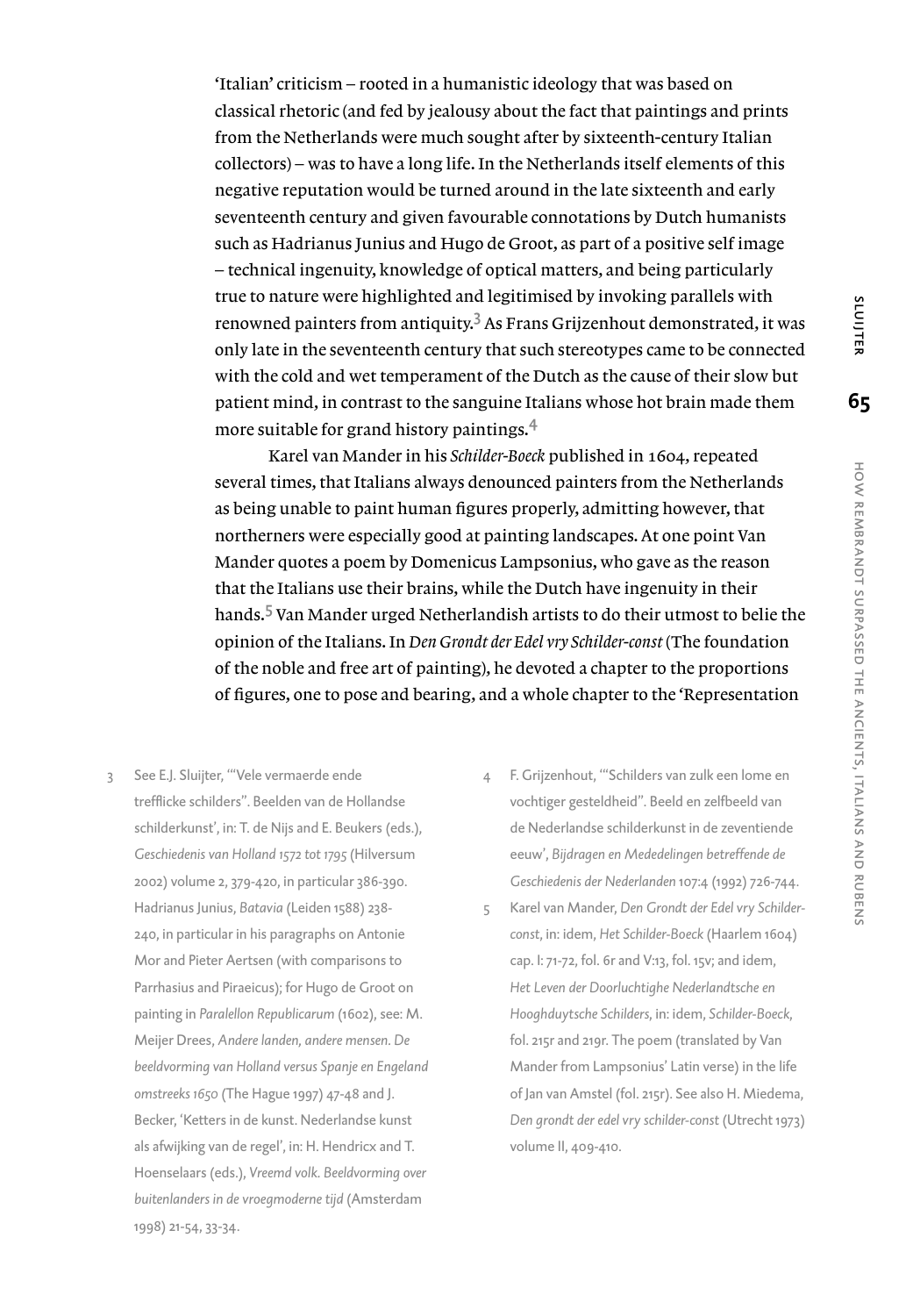of the Affects, Passions, Desires and Sufferings of Men', which he called 'the kernel and soul of painting'.<sup>6</sup> Naturally, great ability in depicting figures was a prerequisite, because

[...] the affects and passions which move the heart and the senses from within, make the external limbs react and show demonstrable signs through an observable movement in bearing, appearance and actions,

as he wrote in the first strophe of this chapter. $^7$  Indeed some artists, such as Van Mander's friends Hendrick Goltzius and Cornelis Cornelisz van Haarlem, did everything in their power to demonstrate their virtuosity in depicting human figures, their movements and passions.

At the beginning of the seventeenth century, it was Rembrandt's master, Pieter Lastman in particular, who, stimulated by new developments in Italy<sup>8</sup>, quite literally followed Van Mander's advice

[...] to pay attention to the movement of the exterior of the body and the changes and stirring of the limbs, so that everyone can easily see what our figures experience and what they do.<sup>9</sup>

This would culminate in the art of his pupil Rembrandt, who presented himself as the pre-eminent master of the passions. He did so from the very start of his career, often directly emulating Lastman and demonstrating what he was able to achieve with the same subjects and motifs; from his *Balaam and the Ass* of 1626 to *Abraham's Sacrifice of Isaac*, or *Susanna Surprised by the Elders* of 1636, he takes compositions of his former master as a starting point to explore how to depict affects in a more natural and powerful way.<sup>10</sup>

Through the ages Rembrandt has been recognised as the greatest painter of the representation of the passions. One wonders whether the commonplace that northern painters were not able to depict figures also stimulated its ultimate rebuttal – the fact that, of all people, a Dutchman became the pre-eminent master of the expression of passions through the depiction of the human figure. Rembrandt's early admirer Constantijn

- 6 Van Mander, *Grondt*, cap. VI 'Wtbeeldinghe der Affecten, passien, begeerlijckheden, en lijdens der Menschen'; the qoute in verse 55, fol. 27r.
- 7 *Ibid*., VI:1, fol. 22v.
- 8 A. Golahny, 'Pieter Lastman: Moments of Recognition', in: S. Dickey and H. Roodenburg (eds.), *The Passions in the Arts of the Early Modern Netherlands* (*Nederlands Kunsthistorisch Jaarboek*  60 (2010); Zwolle 2010) 179-201.
- 9 Van Mander, *Grondt*, cap. VI:35, fol. 25v.
- 10 About those paintings among others: J. Bruyn et al. (eds.), *A Corpus of Rembrandt Paintings* (3 volumes; Dordrecht, Boston, London 1986-1989) volume I, cat. no. A2, volume III, cat. no. A108 and A117; for the latter painting exhaustively: E.J. Sluijter, *Rembrandt and the Female Nude* (Amsterdam 2006) chapter IV, 113-141.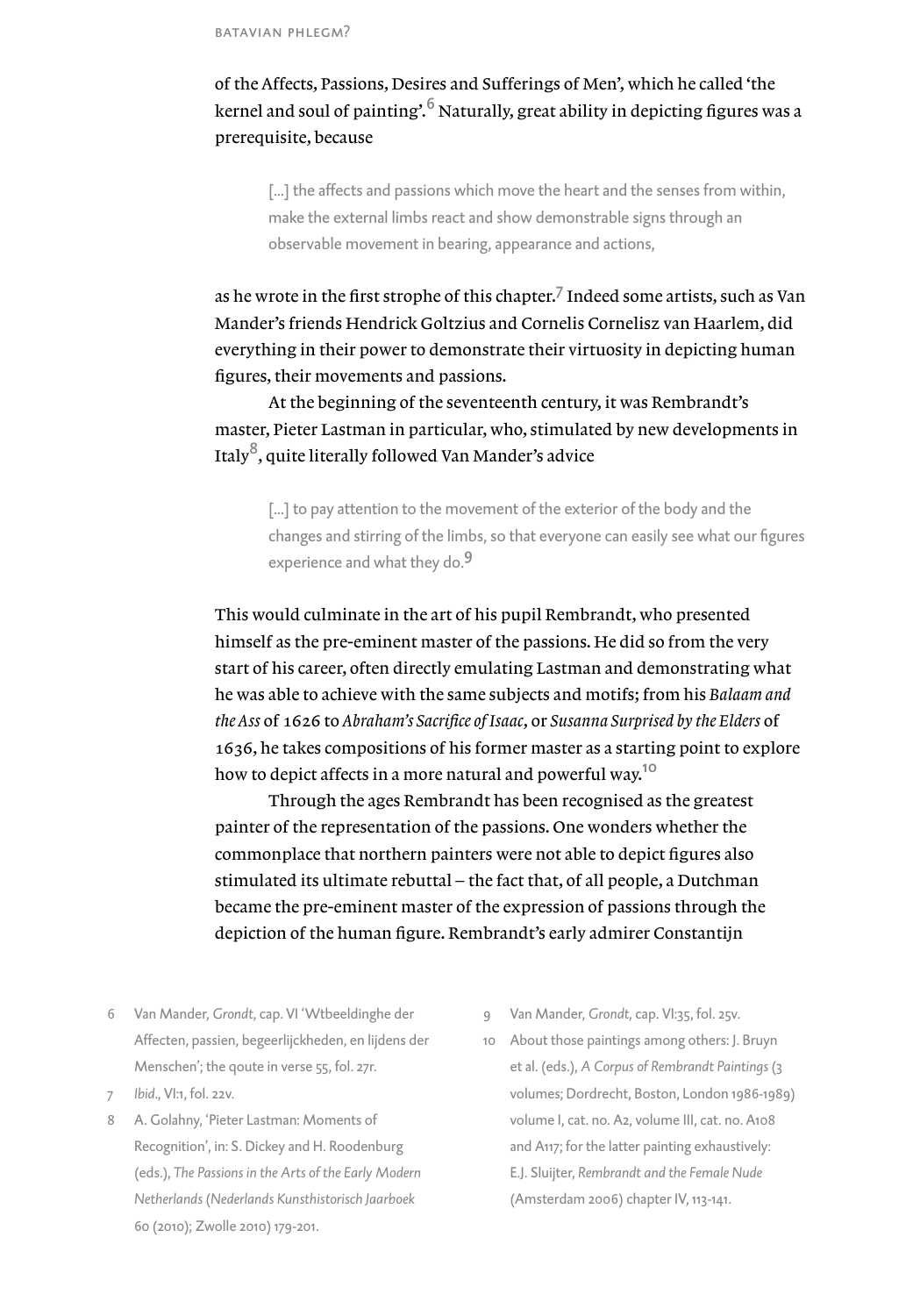Huygens saw it precisely that way: for him the art of the young Rembrandt was the decisive Dutch answer to the achievements of the Italians and the ancients.

Rembrandt's exceptional capacities in rendering the passions and the great intensity with which he strove to achieve his goals were immediately recognised by Huygens when the former was only about 24 years old; this recognition constituted the essence of Huygens' admiration for Rembrandt, which he expressed in the paragraphs on the art of painting in the autobiography of his youth, written in  $1631$ .<sup>11</sup> Huygens emphasised that Rembrandt's excellence was to be found in the 'affectuum vivacitas' and 'vivida inventio', his lifelike expression of emotions, and his true-to-life inventions.<sup>12</sup> To this he added that

[Rembrandt] being totally absorbed in what he is doing, prefers to concentrate on a smaller picture to bring about through compactness an effect that one may seek in vain in the largest paintings by the other

(the other being Rembrandt's friend and studio companion Jan Lievens)<sup>13</sup>, an acute observation that still holds true for all the history paintings Rembrandt made between 1626 and 1631. In Huygens' beautiful *ekphrasis* of Rembrandt's rendering of the figure of Judas – an involved reading in which he imagines that he really sees before him what is happening – he makes clear that this figure, 'contorted in pitiful hideousness', as he says, is entirely different from anything he has ever seen before.<sup>14</sup> This leads him to the conclusion that this still beardless young man has surpassed all the Italians and the artists from antiquity:

- 11 For a Dutch translation of the passage on painting, together with the Latin text, see: J.A. Worp, 'Constantijn Huygens over de schilders van zijn tijd', *Oud Holland* 9 (1891) 106-136. Later translations: A.H. Kan, *De jeugd van Constantijn Huygens door hemzelf beschreven* (Rotterdam 1971) 64-87; and C.L. Heesakkers, *Constantijn Huygens. Mijn jeugd* (Amsterdam 1987) 74-94. Huygens worked on the autobiography from 1629 to 1631; the passage on painting was written in the first months of 1631. For the dating and a careful analysis of this passage, see: I. Broekman, *Constantijn Huygens, de kunst en het hof* (PhD thesis, University of Amsterdam 2010) 177- 230. We do not know when Huygens visited Rembrandt's (and Jan Lievens's) studio; this might have been as early as 1629.
- 12 For Huygens on Rembrandt's depiction of the passions, see Sluijter, *Rembrandt and the Female Nude*, 100-103.
- 13 Worp, 'Huygens over schilders', 125-126; Kan, *Jeugd Huygens*, 79; Heesakkers, *Huygens. Mijn jeugd*, 86.
- 14 Sluijter, *Rembrandt and the Female Nude*, 100-101.

SLUIJTER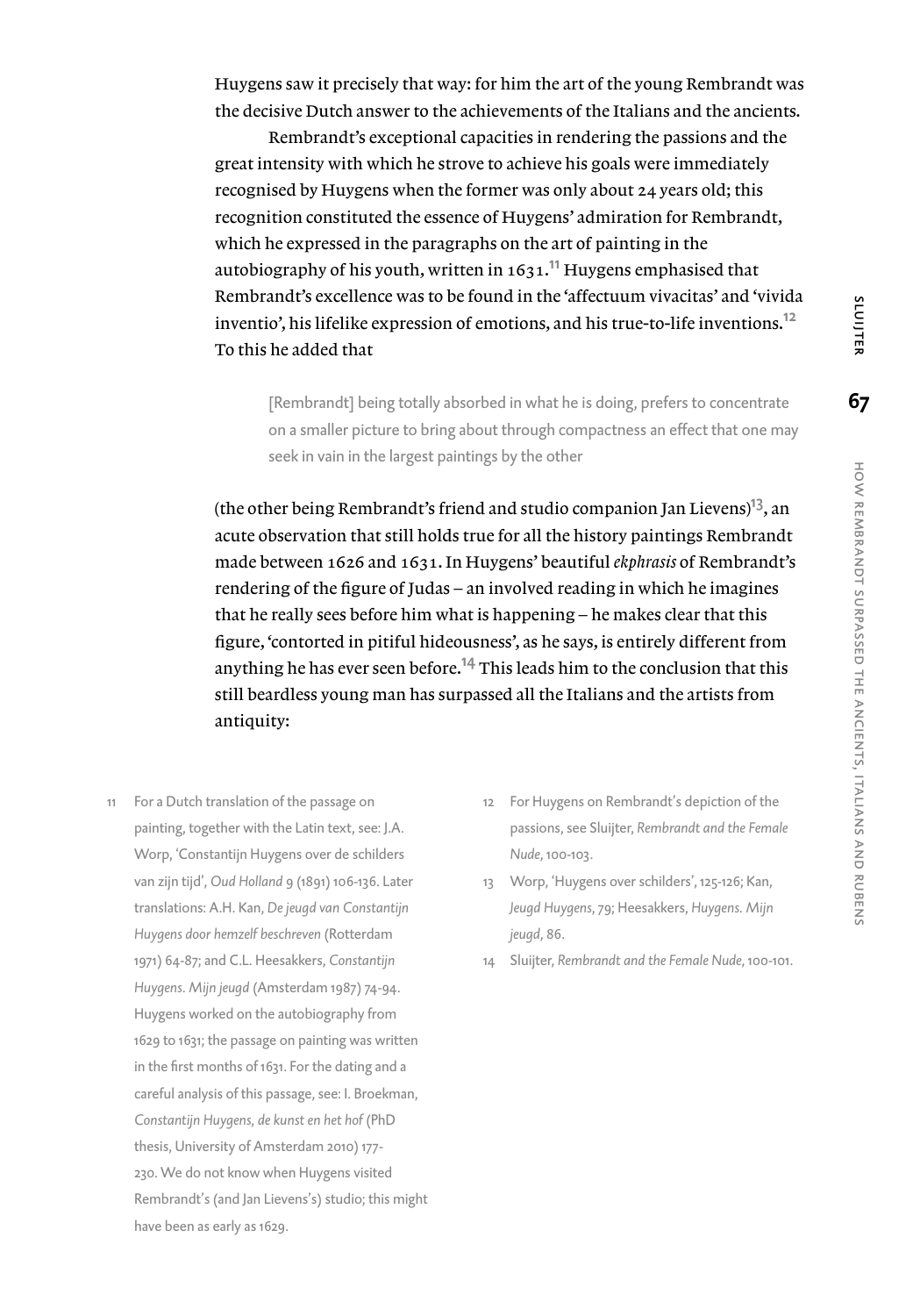To bring Troy, yes, all of Asia, to Italy, is a less great achievement, than to bring the highest title of honour from Greece and Italy to Holland; and this has been accomplished by a Dutchman who has barely been outside the walls of his native city. (And) This I compare with all beauty that has been produced through the ages. This should be a lesson for all those nitwits who say that nothing is being created or expressed nowadays that has not already been done better in antiquity.<sup>15</sup>

Thus Huygens was truly excited that, in his view, a Dutchman has surpassed the Italians and the ancients. Huygens underlined two aspects of Rembrandt's art, the effect on the viewer – as if the viewer is present and experiences the emotions depicted – and the means with which this was achieved by giving up conventional beauty and daring to depict ugliness in the service of a convincing true-to-life representation. It is clear that he considered this as a great novelty and he emphasised that the artist owed this to his natural talent alone.<sup>16</sup> This not only reflects Huygens' attitude towards painting, but is also perfectly in line with Huygens's notions about rhetoric: one should surpass the ancients and not be bothered by rules from antiquity. What counts is the result – moving and convincing the audience. To attain that one needs simplicity, naturalness, innate talent and practice.<sup>17</sup>

Half a century later, Rembrandt's pupil Samuel van Hoogstraten named Rembrandt as the unsurpassed master of the 'passions of the soul' (*lijdingen des gemoeds*) when he enumerated in which respect the greatest painters were exemplary models, thus defining the core of their reputation. At the same time he corroborated Rembrandt's exceptional stature in this particular field: for Michelangelo it was 'well constructed nudes', Raphael 'the grace of women', Titian 'the appearance of coming forward and receding in space', Caravaggio 'naturalness', Rubens 'rich compositions', Van Dyck 'gracefulness' and for Rembrandt 'the passions of the soul'.<sup>18</sup>

## **Moving the beholder by 'oogenblikkige beweeging' and a radical truth to nature**

At the beginning of the century Van Mander had underlined continually that one could only learn to depict the passions through close observation from

- 15 Worp, 'Huygens over schilders', 126; Kan, *Jeugd Huygens*, 79; Heesakkers, *Huygens. Mijn jeugd*, 86.
- 16 See Sluijter, *Rembrandt and the Female Nude*, 102.
- 17 *Ibid*., 101-112. Apart from the passage in the autobiography of his youth (Kan, *Jeugd Huygens*, 53-60; Heesakkers, *Huygens. Mijn jeugd*, 57-64),

Huygens articulated such thoughts most extensively in *Mengelingh*, see A. van Strien, *Constantijn Huygens*, *Mengelingh* (Amsterdam 1990) 134-167.

18 S. van Hoogstraten, *Inleyding tot de Hooge Schoole der Schilderkonst* (Rotterdam 1678) 75.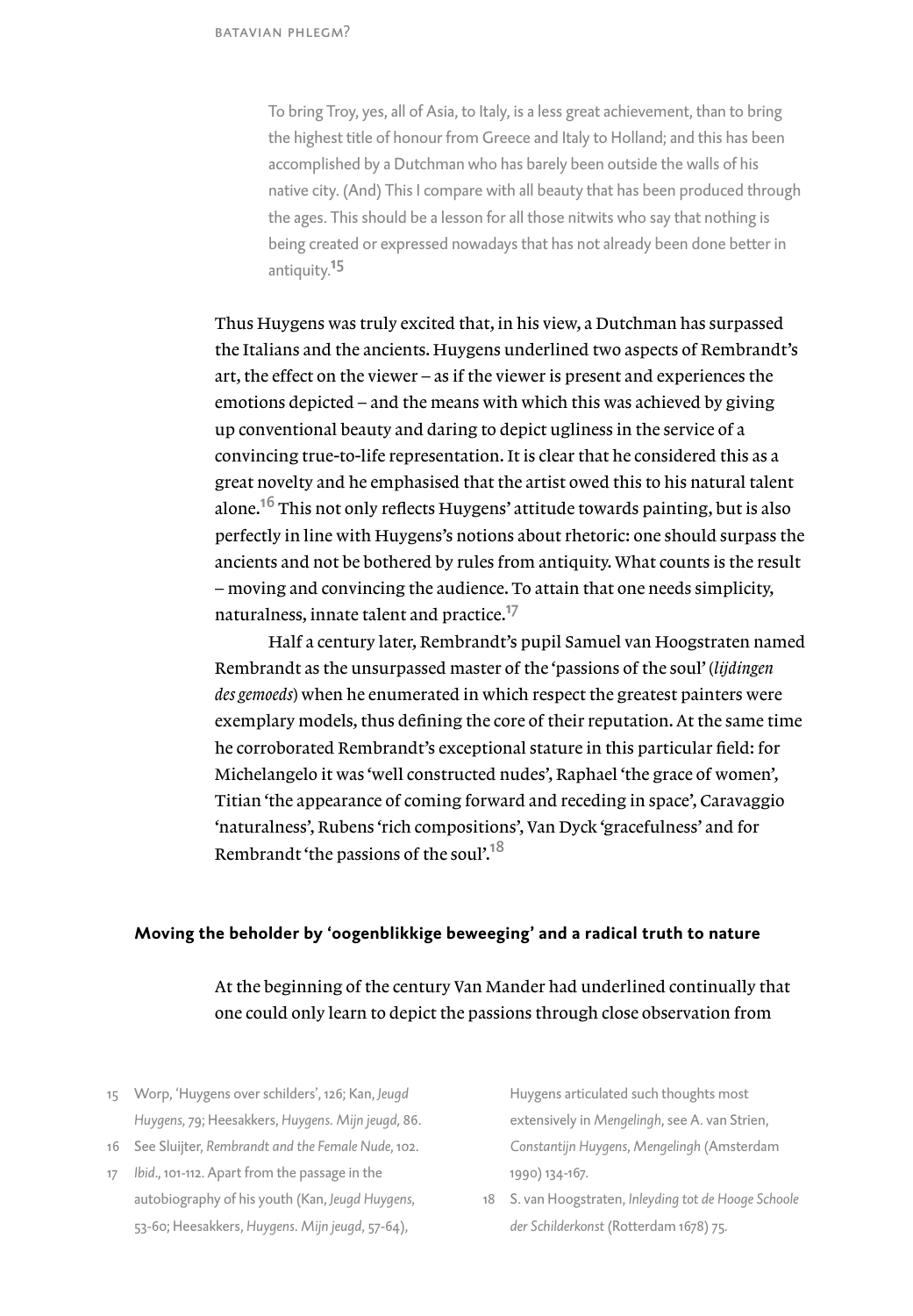life.<sup>19</sup> However this should not be taken too literally because, according to Van Mander, following life closely is important, but one should first learn to select the most beautiful from nature, as he writes explicitly when he criticises Caravaggio's 'from life' ideology.20 Thus Van Mander made clear that he adhered to this traditional art theoretical view. The notion that one should avoid the imperfections and the contingencies of nature would always prevail in Italy. From the Carracci to Domenichino and Poussin – all masters who were highly praised for their depiction of the passions – expression of emotions was in the first place a narrative device to represent the story depicted as clearly as possible and within the bounds of decorum. $^{21}$  For only two decades this tradition was disrupted by Caravaggio's manner: to him, gripping the viewer through the emotional presence of the figures was more important than a clear narrative.<sup>22</sup> Compared to Rembrandt however, even Caravaggio's work looks idealised and graceful in the movements of his figures.

Rembrandt's combination of striving for the strongest possible empathy with a relentless 'true-to-life' in the depictions of the passions was unheard.<sup>23</sup> However, his endeavours were perfectly in line with the views on rhetoric of Cicero, Quintilian and Horace, at that time much studied; their advice of moving the audience as the main goal is taken literally and applied to images. Rembrandt's exceptional interest in this most theatrical-rhetorical type of painting might have been stimulated by his early education at the Latin school. In rhetorical handbooks of the time, based on Roman rhetoric, the eliciting of strong emotions, especially compassion, was discussed extensively.<sup>24</sup> To achieve this, one should imagine the emotions that have to be expressed and feel them oneself, while the audience should be able to do the same, famously summarised by Horace as: 'if you want me to cry, you should cry yourself first'.25 Indeed, as Thijs Weststeijn demonstrated, it is remarkable

- 19 Much of his advice came from Leon Battista Alberti (through the German version by Gualtherus Rivius); see many of Miedema's comments on chapter VI: H. Miedema, *Karel van Mander. Den grondt,* vol. II, 494-511.
- 20 Van Mander was the first to write about Caravaggio and to report the latter's radical 'from life'-ideology, which would be quoted by many others: Van Mander, *Leven*, fol. 191r. See Sluijter, *Rembrandt and the Female Nude*, 195-197.
- 21 J. Montagu, *The Expression of the Passions: The Origin and Influence of Charles Le Brun's Conference sur l'expression générale et particulière* (New Haven, London 1994) 58-67.
- 22 See in particular: L. Pericolo, *Caravaggio and Pictorial Narrative* (London 2011).
- 23 Sluijter, *Rembrandt and the Female Nude*, chapter 3, *passim*. Also chapter VII, *passim* on Rembrandt's notions about art.
- 24 See particularly J. Konst, *Woedende wraakghierigheidt en vruchtelooze weeklachten. De hartstochten in de Nederlandse tragedie van de zeventiende eeuw* (Assen, Maastricht 1993) chapters 3.2 'De retorica van het movere' and 3.3. 'De pathetische elocutio', with further references.
- 25 T. Weststeijn, *The Visible World: Samuel van Hoogstraten's Art Theory and the Legitimation of Painting in the Dutch Golden Age* (Amsterdam 2008) 182-184.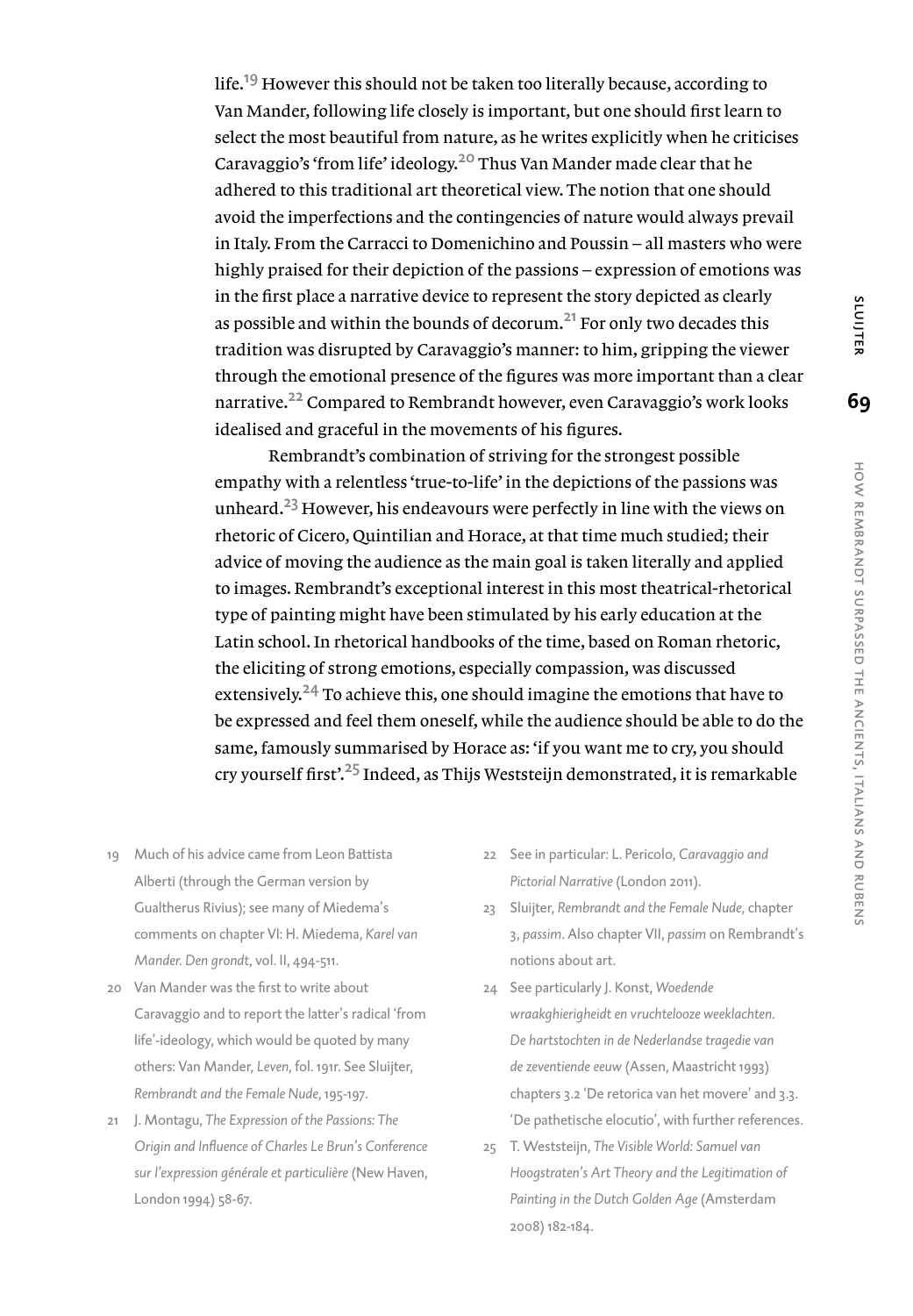that nowhere else it seems to have been articulated so emphatically – in particular by Franciscus Junius, and later also by Rembrandt's pupil Samuel van Hoogstraten – that the viewer has to imagine that the things observed in a painting are really there before one's eyes. The viewer should forget that they are depictions; he has to participate in the emotions rendered, immersing himself totally as if transported into a 'virtual reality'.<sup>26</sup> The painter himself, when making the painting, has to be entirely absorbed in the image he conjures up in his mind's eye as if he were present, all in the service of the strongest persuasion.<sup>27</sup>

No other artist made it his goal so radically to combine such concepts with the notion that this could only be achieved by observing life closely. For artists in the classicising tradition, which became so strong in seventeenthcentury Italy and France, observing nature would always mean that one sketched from life first, but should thereupon adapt one's drawings to the conventions of beauty and grace. Rembrandt denounced this notion emphatically, which was to arouse severe criticism from all later seventeenthcentury writers on art.<sup>28</sup> Jan de Bisschop, writing in 1671, saw this as a specifically Netherlandish aberration, when he enumerates the horrors of

[...] this mistaken notion, which until recently was deeply rooted in many particularly fine minds of our country and had well-nigh found general acceptance, so that almost everything that was reprehensible to the eye was selected – indeed sought out – to be painted and drawn as if it were sacred and special.<sup>29</sup>

For Rembrandt, this radical 'from life'-ideology, which had its roots in the sixteenth century but was revived in history painting by such masters as Hendrick ter Brugghen and Pieter Lastman (and which in some respects is also connected with the Dutch concept of 'schilderachtig'), might have been a way to emphasise a northern identity as part of his sustained rivalry with Rubens

- 26 Sluijter, *Rembrandt and the Female Nude*, 105-106 and 151-153; Weststeijn, *The Visible World*, chapter III, *passim*; also: T. Weststeijn, 'Rembrandt and Rhetoric: The Concepts of *Affectus*, *Enargeia*, and *Ornatus* in Samuel van Hoogstraten's Judgement of his Master', in: M. van den Doel et al. (eds.), *The Learned Eye: Reading Art, Theory and the Artists's Reputation: Essays for Ernst van de Wetering* (Amsterdam 2005) 111-130.
- 27 Weststeijn, *Visible World*, 187-206, and: T. Weststeijn, 'Between Mind and Body: Painting the Inner Movements according to Samuel van Hoogstraten and Franciscus Junius', in: Dickey and Roodenburg, *The Passions in the Arts*, 263-283, 279.
- 28 See Sluijter, *Rembrandt and the Female Nude*, 195- 200 and 206-219.
- 29 J. de Bisschop, *Paradigmata Graphices Variorum Artificum* (Amsterdam 1671), in preface 'Aen … Six', recto, quoted in J.A. Emmens, *Rembrandt en de regels van de kunst* (Amsterdam 1979) 71 (my translation, EJS).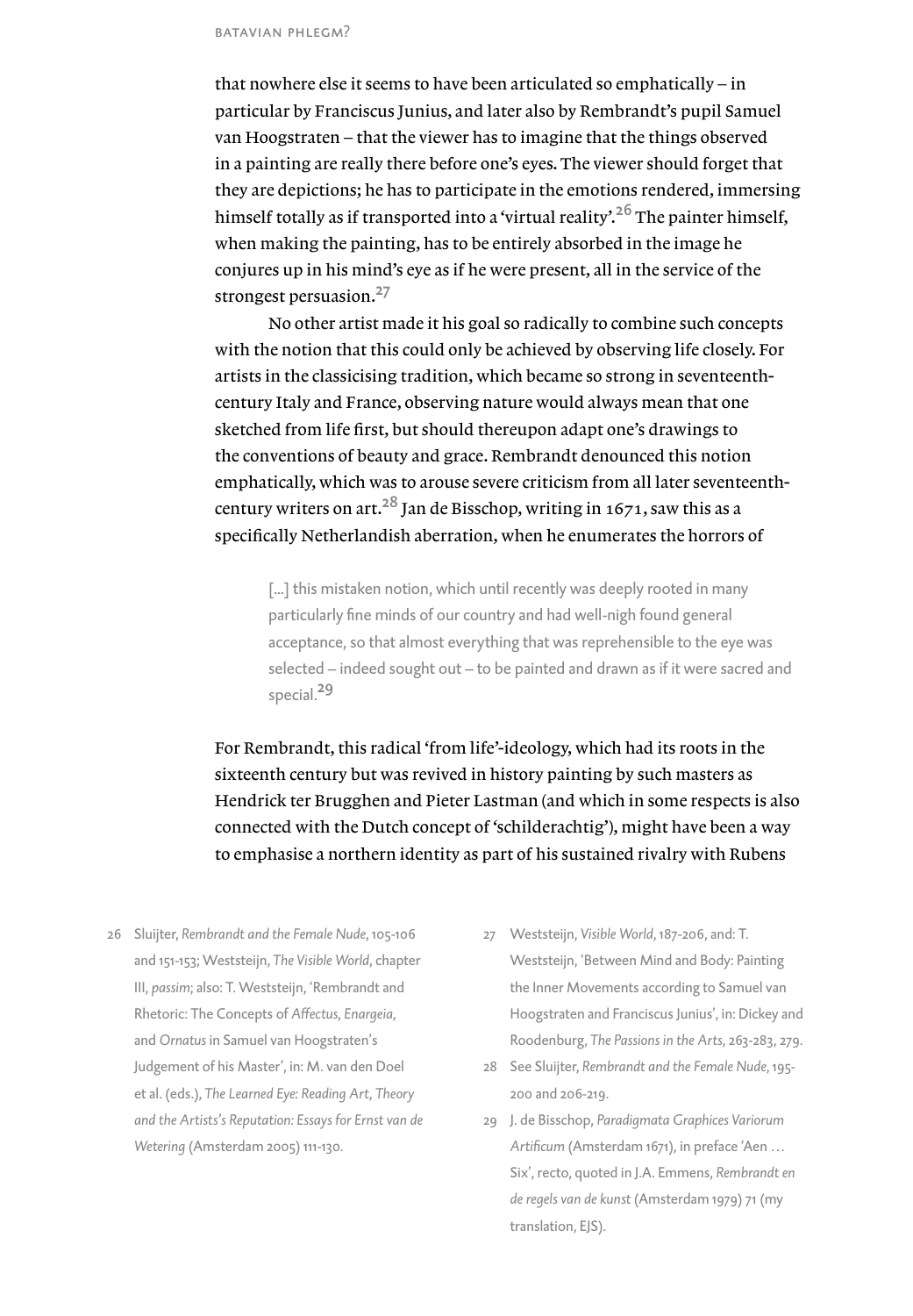and such Italians as Titian and Annibale Carracci, painters for whom, at the same time, he had the greatest admiration.<sup>30</sup>

From the outset Rembrandt acknowledged and actively promoted the image of being the master of the 'lijdingen des gemoeds', as Perry Chapman demonstrated.<sup>31</sup> He did so in the first place through his specific choice of subject matter, but most conspicuously through his publication in 1630 of a group of etched self-portraits that were a complete novelty – his own face, studied from life in the mirror, expressing all kinds of strong emotions. Thus, Rembrandt literally presented himself as the artist who relived the different passions and observed them from life, which he then displayed for a wider audience of art lovers.32 Rembrandt also showed his own face in scenes in which he himself 'participates', taking part in the dramatic action depicted. Tellingly, he presented himself as such in his earliest known painting, the ambitious *Stoning of St. Stephen* of 1625, as well as in the first two paintings of the most important commission of his early career, the *Passion* series for the stadholder Frederick Henry, the *Raising of the Cross* and the *Descent from the Cross* from c. 1632-1633.33 Rembrandt broadcasted himself as the artist who is deeply engaged in portraying the passions, imagining the experience, to be able to represent them with the greatest degree of verisimilitude – a kind of seventeenth-century Horatian method acting, as Perry Chapman called this.<sup>34</sup> This attitude entirely corresponds with Junius' words in his *The Painting of the Ancients*:

A minde rightly affected and passionated is the only fountaine whereout doe issue forth such violent streams of passions, that the spectator, not being able to resist, is carried away against his will.<sup>35</sup>

- 30 See Sluijter, *Rembrandt and the Female Nude*, 207-212. For 'schilderachtig', see: B. Bakker, 'Schilderachtig: Discussions of a Seventeenth-Century Term and Concept', *Simiolus* 23 (1995) 147-162.
- 31 H.P. Chapman, 'Reclaiming the Inner Rembrandt: Passion and the Early Self-Portraits', in: Dickey and Roodenburg (eds.), *The Passions in the Arts*, 233-260. Also: H.P. Chapman, *Rembrandt's Self-Portraits: A Study in Seventeenth-Century Identity* (Princeton 1990) 12-21.
- 32 Chapman, 'Reclaiming the Inner Rembrandt', 243- 253.
- 33 *Ibid*., 243-249. Also, Chapman, *Rembrandt's Self-Portraits*, 105-127. For the paintings, see Bruyn et al., *Corpus*, A1, A65 and A69.
- 34 Chapman, 'Reclaiming the Inner Rembrandt', 249 and 251-252. See there also on Samuel van Hoogstraten's advice about acting before a mirror, for which one needs a 'poetic mind' (Van Hoogstraten, *Inleyding Hooge Schoole Schilderkonst*, 109-110). The 'Selbstbildnis in der Assistenz' has a long tradition, but the way in which Rembrandt applied this is a complete novelty; see H.-J. Raupp, *Untersuchungen zu Künstlerbildnis und Künstlerdarstellung in den Niederlanden im 17. Jahrhundert* (Hildesheim, etc. 1984) 243-255.
- 35 F. Junius, *The Painting of the Ancients* (London 1638) 299, cited in Chapman, 'Reclaiming the Inner Rembrandt', 251.

SLUIJTER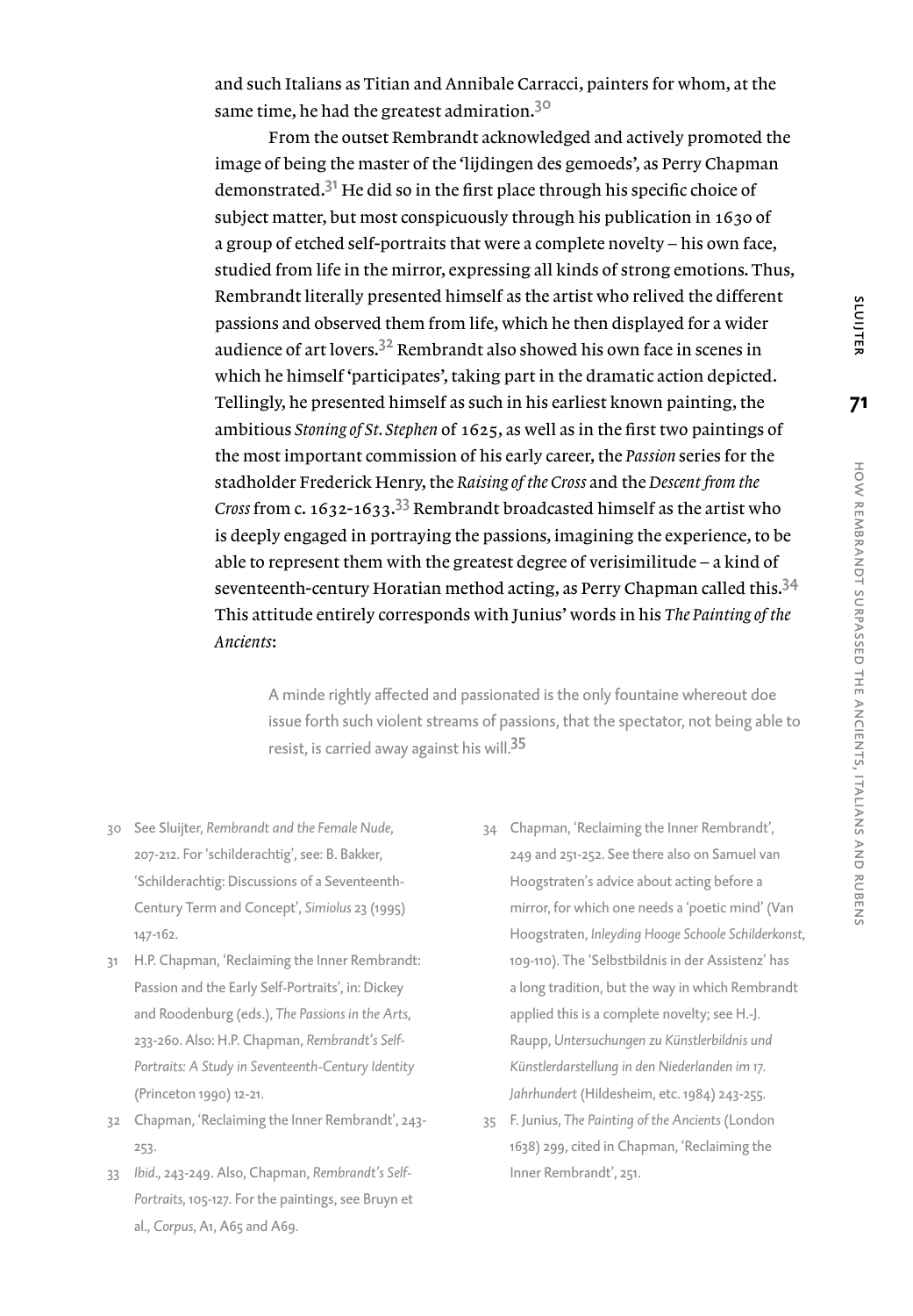

#### $\blacktriangle$

Rembrandt Harmensz. van Rijn, *Self-portrait, open mouthed as if shouting*, 1630. Reproduced here in original size. Rijksmuseum, Amsterdam.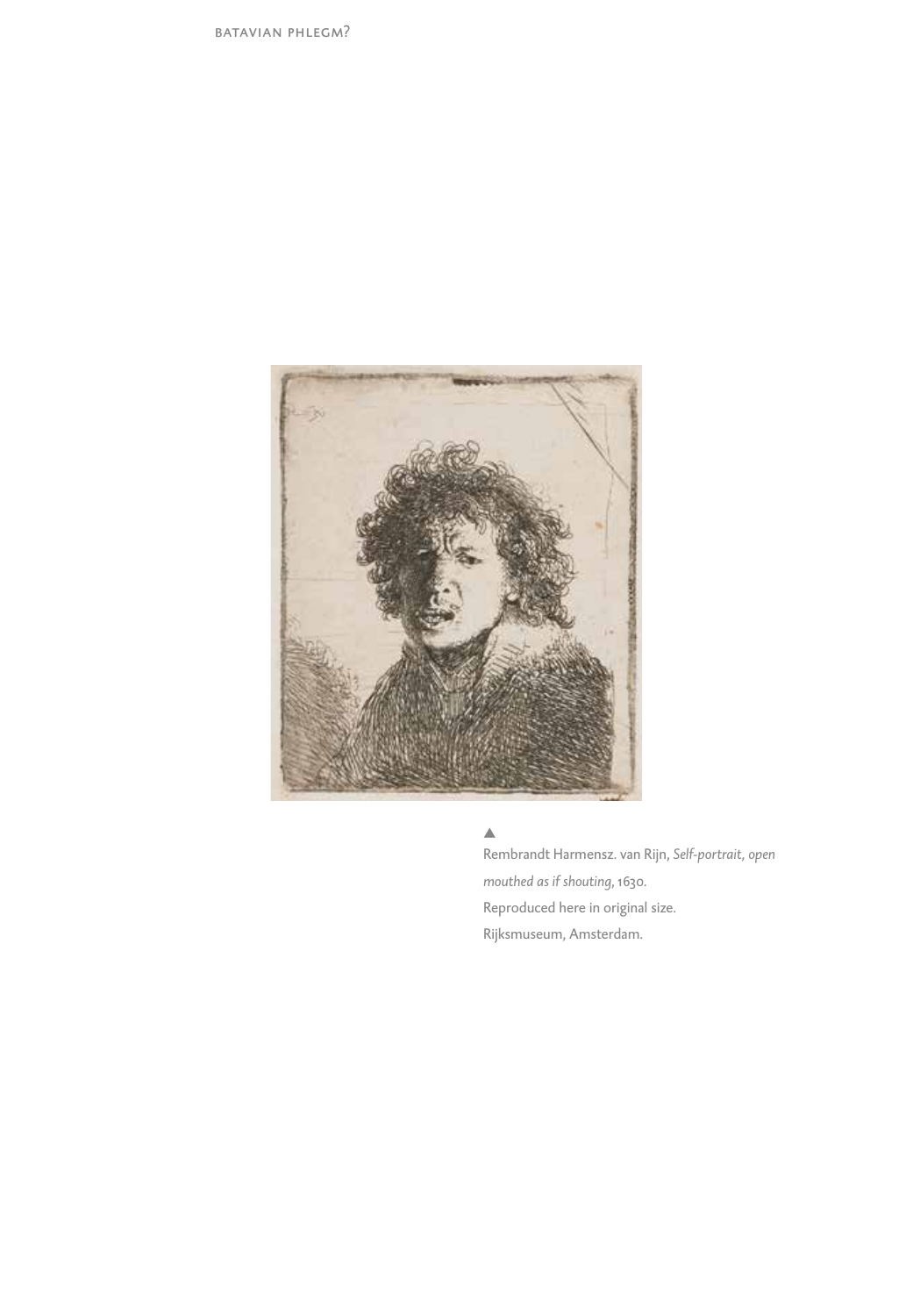**73**

how

rembrandt

surpassed

the

ancients,

italians

and

All this was highly innovative. In a remarkably short time the image of Rembrandt as the master of the passions must have become the core of a fame that was unheard of in Holland up till then and which within a few years made his works among the most expensive of his time. $3<sup>6</sup>$ 

It comes as no surprise that the only words we know from Rembrandt about his own art, refer precisely to this image of the artist who is deeply immersed in and intensely preoccupied with representing the passions. In January 1639 he wrote to Huygens that the prince will be pleased with the paintings he is going to send (it concerns the last two paintings of the *Passion*series, the *Resurrection* and the *Deposition*) <sup>37</sup>, because particularly in those paintings he has observed *die meeste ende die natuereelste beweechgelickheijt* ('the strongest and most natural motion and emotion'), which he also gives as an excuse for taking so long to paint them (and as a justification for the absurdly high payment he expected for the paintings).<sup>38</sup> Thus he underlined what must have been considered both by himself and by his audience as being the essence of his art.

Rembrandt's preoccupation with violent emotions was to reach its climax in a number of spectacular, large paintings produced in the years 1635-1636, such as the *Feast of Belshazzar* (see cover of this issue of *bmgn - lchr*) and the *Blinding of Samson.*39 Building on the teachings of his master Pieter Lastman, no artist adapted the 'from life' ideology to achieve the *natuereelste beweeghelickheijt* so drastically as he did, jettisoning conventional gestures and poses with which emotions were usually expressed, and renouncing all grace in movement and attitude. Lastman had already begun to do that, but compared to Rembrandt, his gestures still look conventional and his figures contain vestiges of grace. Grace, *grazia*, had always been a central tenet in Italian art theory, but Rembrandt consciously did away with the conventions of graceful poses and movements such as *contraposto*. He tried to imagine what the event would really have looked like. Hence we see, for example, in *Andromeda Chained to a Rock* (c. 1630/1631) Andromeda as a frightened, cowering girl, not nude but naked, her hand and arms awkwardly twisted while trying to shy away but not able to do so, reacting to something horrible that we cannot see, which heightens the suspense. $4^{\circ}$  This drastic lifelikeness must have been a shock to connoisseurs who, like Rembrandt himself, would have had the many well-known prints of *Andromeda* by and after Hendrick

- 36 E.J. Sluijter, 'Determining Value on the Art Market in the Golden Age: An Introduction', in: A. Tummers and K. Jonckheere (eds.), *Art Market and Connoisseurship* (Amsterdam 2008) 7-28, in particular 13-16.
- 37 For the paintings, see Bruyn et al., *Corpus*, A126 and A127.
- 38 H. Gerson, *Seven Letters by Rembrandt* (The Hague 1961) 34.
- 39 For the paintings see: Bruyn et al., *Corpus*, A110, A116.
- 40 See on this painting exhaustively: Sluijter, *Rembrandt and the Female Nude*, chapter 2, *passim*.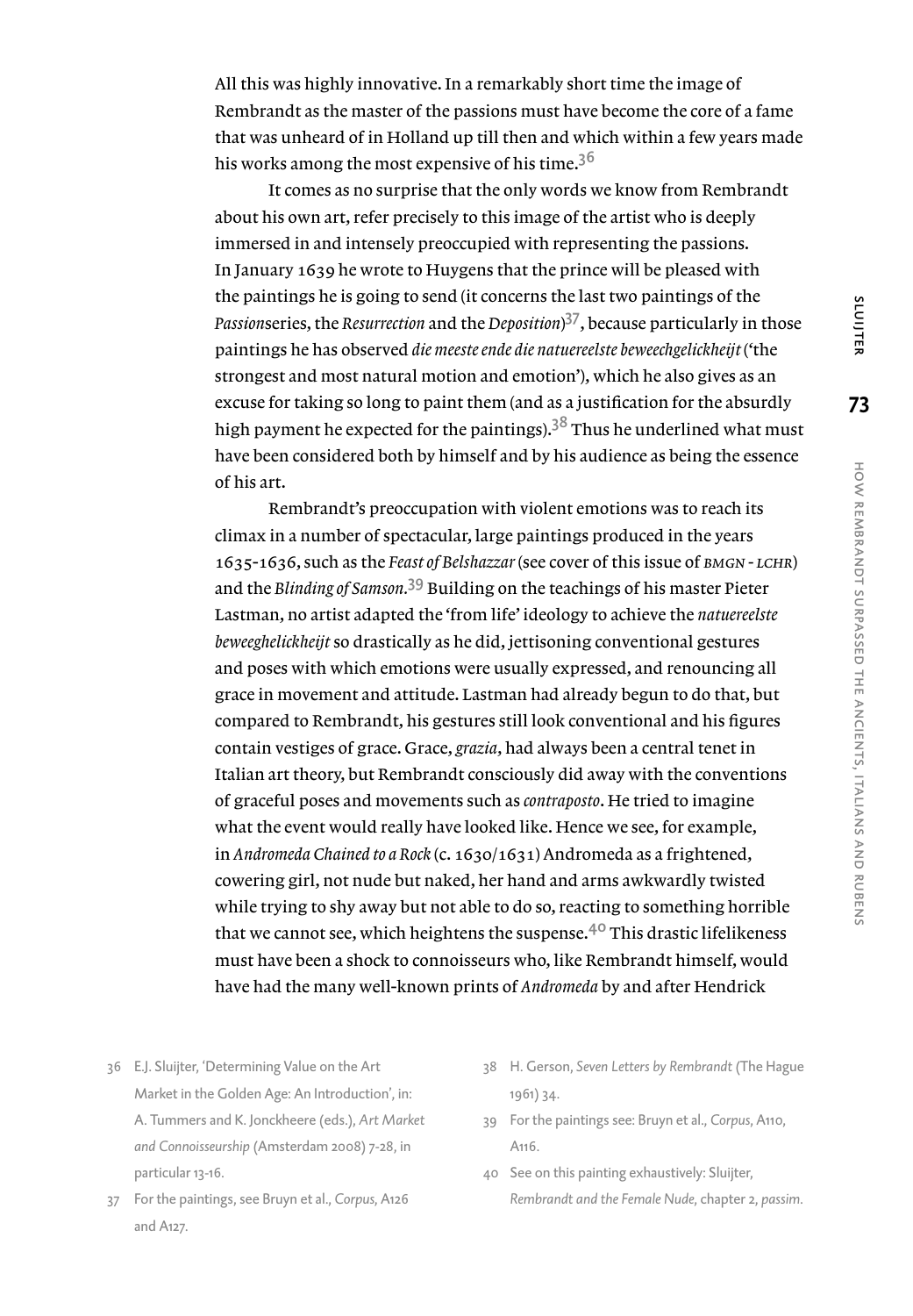batavian phlegm?



Peter Paul Rubens, *Prometheus*, 1618. Philadelphia Museum of Art, Philadelphia.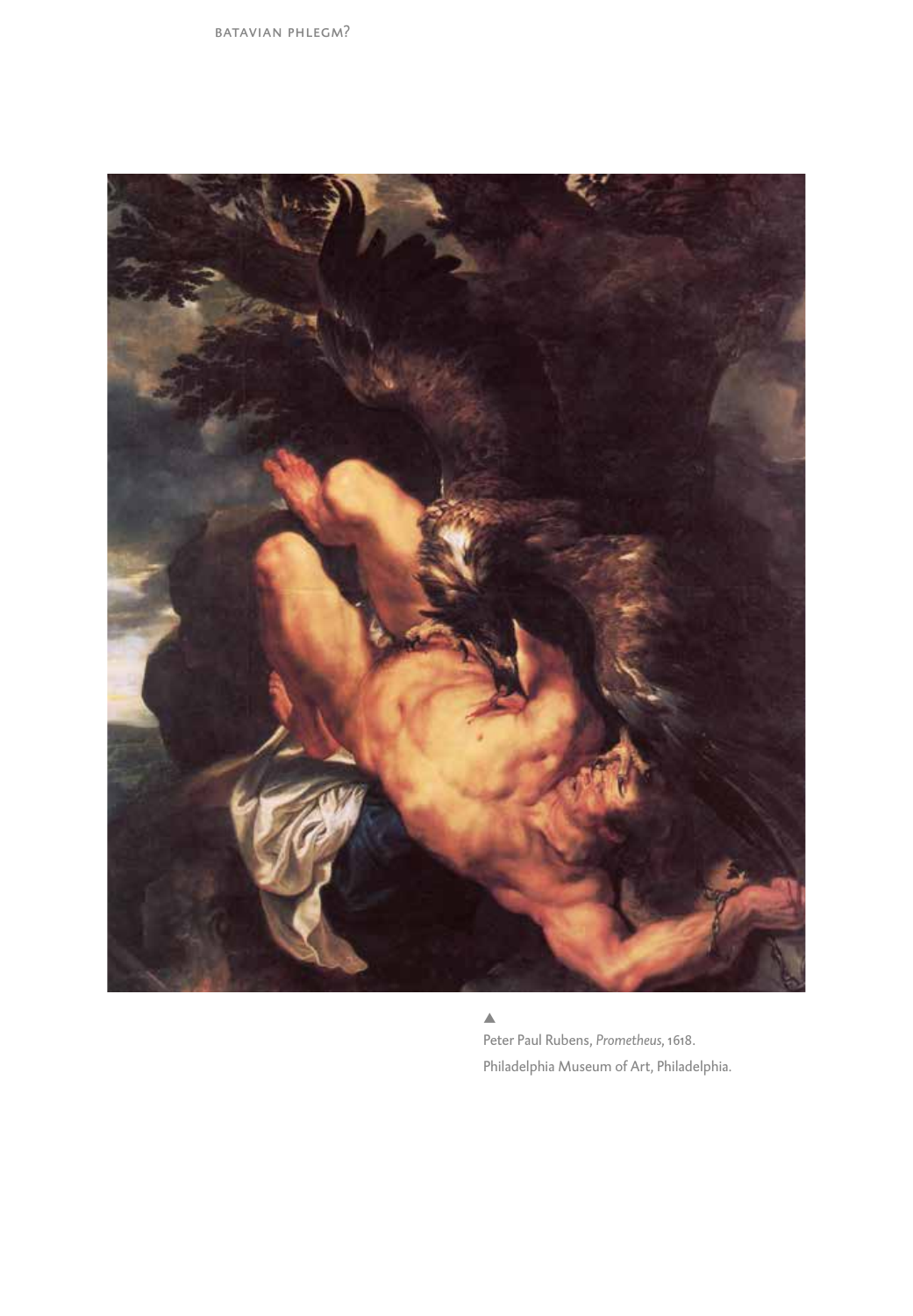Goltzius as a kind of prototypes in their minds. $4<sup>1</sup>$  This was the radical way in which Rembrandt strove to outstrip his predecessors and contemporaries, such as the celebrated master of depicting violent passions, Peter Paul Rubens.<sup>42</sup> For Rubens, the example of antiquity would remain the norm that one could only try to equal.<sup>43</sup> For Rembrandt – and he might have been stimulated by Huygens, who is clear about this in the autobiography of his youth, whether it concerns painting or rhetoric – the ancients had been surpassed by the greatest painters of the renaissance, such as Titian and Rubens: it was these artists one should try to equal or even surpass.<sup>44</sup>

For Rubens the combination of *grâce et véhémence* was essential, even in the most violent scenes, as he himself wrote in a letter about a painting of a *Lion Hunt* to the English ambassador in The Hague, Sir Dudley Carleton, who owned many paintings by the artist.45 Rubens was devoted to the classical conventions of graceful pose and movement, such as we see, for example, in the Herculean body of the chained *Prometheus,* who suffers horrifying pain and terror but with graceful movements of body and limbs. Rubens's brilliant depiction of Prometheus' agonies, an image of atrocious violence that was painted in 1611 or 1612, was in the possession of Sir Dudley Carleton, who bought it in 1618. In 1612 Dominicus Baudius, a professor in Leiden, had already lauded this painting in a poem in Latin that was published in 1620. $4^6$ 

- 41 About the Goltzius prints of *Andromeda Chained to a Rock*, see: E.J. Sluijter, *Seductress of Sight: Studies in Dutch Art of the Golden Age* (Zwolle 2000) 48-61.
- 42 About Rubens and the depiction of the passions, see N. Büttner and U. Heinen (eds.), *Peter Paul Rubens. Barocke Leidenschaften* (Braunschweig, Munich 2004), in particular Heinen's essay with the same title (28-39) and U. Heinen and A. Thielemann (eds.), *Rubens Passioni. Kultur der Leidenschaften im Barock* (Göttingen 2001).
- 43 J.M. Muller, 'Rubens's Theory and Practice of the Imitation of Art', *Art Bulletin* 114 (1982) 229-247.
- 44 See, for example, Sluijter, *Rembrandt and the Female Nude*, 94-97, 109-111 and 260-263.
- 45 See Heinen in: Büttner and Heinen, *Rubens. Barocke Leidenschaften*, 28 and 146.
- 46 Heinen discussed this poem (with a German translation from the Latin) in Büttner and Heinen, *Barocke Leidenschaften*, 29. There are several letters from Baudius to Rubens from the years 1611-1612 which were published in 1620, among them the poem, which he had also sent to Rubens (D. Baudius*, Epistolarium Centuriae* [Leiden 1620], nos 52, 47 and 69 respectively, the poem on 632-634). Translations of the letters in: R. de Smet, 'Een nauwkeuriger datering van Rubens' eerste reis naar Holland in 1612', *Jaarboek van het Koninklijk Museum voor Schone Kunsten Antwerpen* (1977) 199-220.

and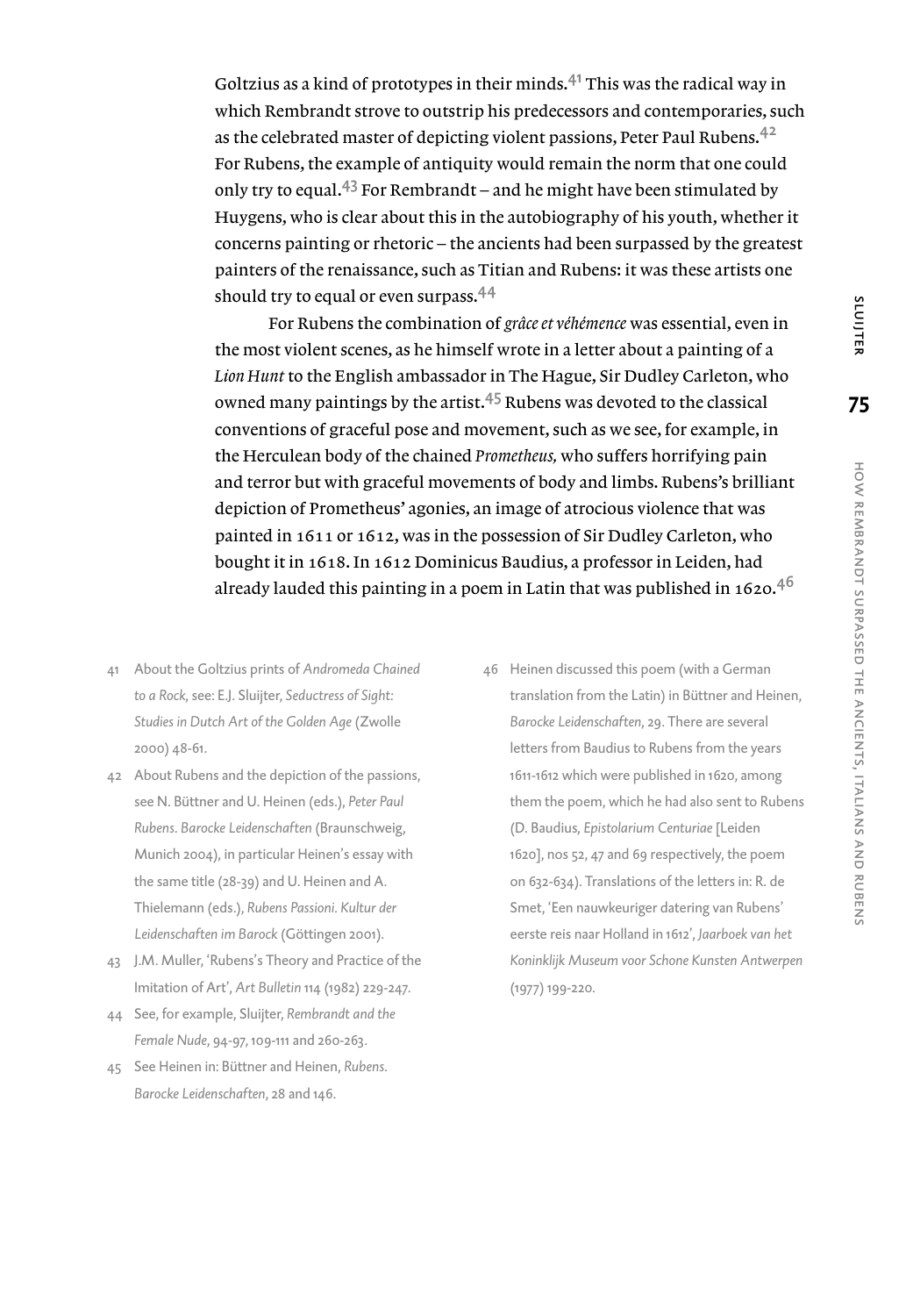batavian phlegm?



#### $\triangle$

Rembrandt Harmensz. van Rijn, *The blinding of Samson*, 1636. ARTOTHEK / Städel Museum, Frankfurt am Main.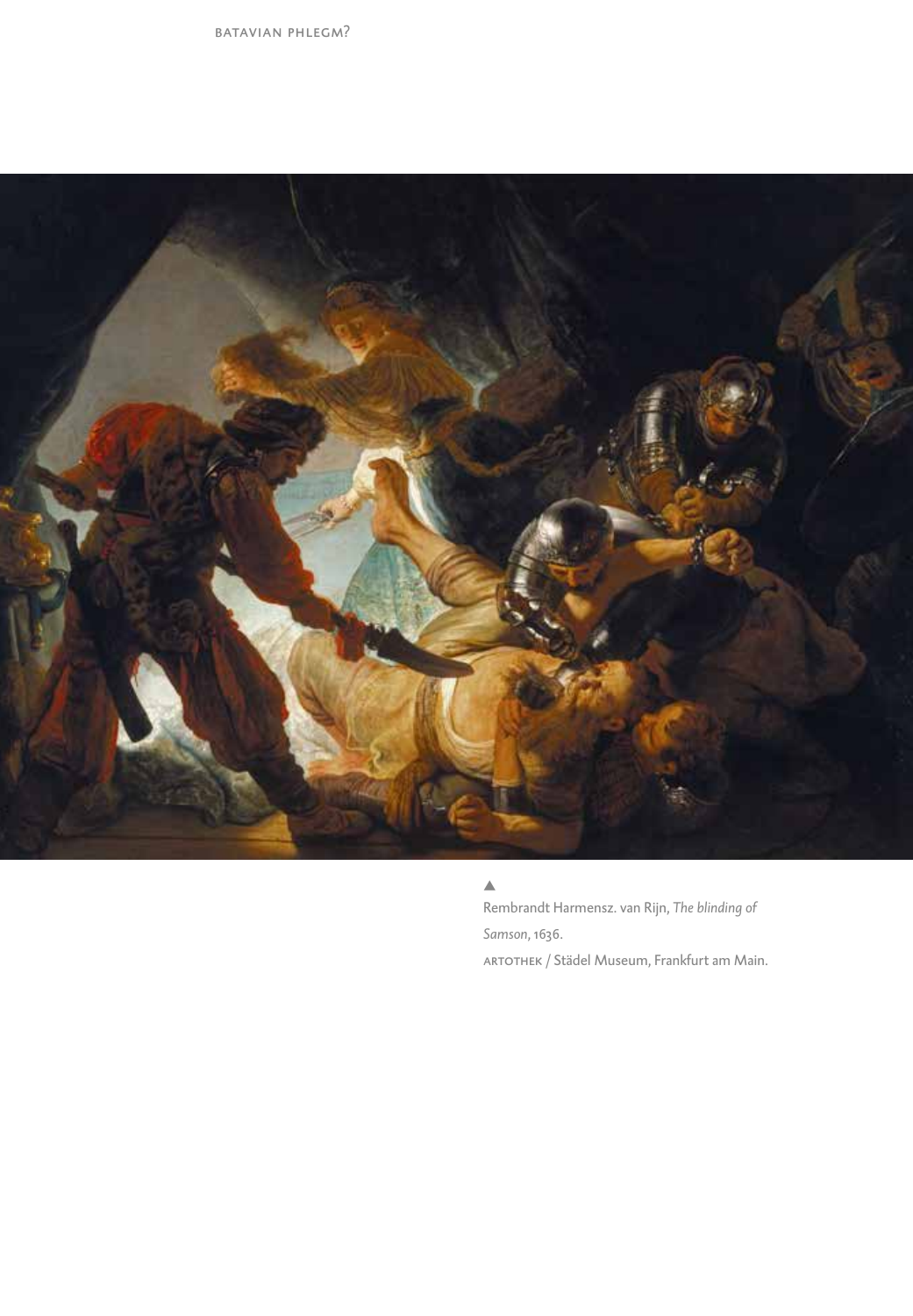Baudius, who was acquainted with Rubens and a friend of such men as Daniël Heinsius and Petrus Scriverius<sup>47</sup>, described with great gusto the experience of gruesome pain – such as the sharp talons in the hero's face and thigh, the bloody wound in his breast from which the aquiline beak tears the liver – ending with the words that 'horror holds captive those who stand before it<sup>'.48</sup> Rubens's choice of this subject for depicting such violent agonies would not have been a coincidence; he was always fond of 'reconstructing' subjects of which famous paintings had existed in antiquity. He certainly knew the elaborate *ekphrasis* of a painting portraying the chained Prometheus by Achilles Tatius:

[...] he, in agony, is all drawn up, twisting himself on to his side, and lifts up his thigh [...] the other leg is stretched out straight right down to his feet, and the tension of it can be seen actually into the toes. His torture is shown in the rest of the representation of him: his eyebrows are arched, his lips drawn up, his teeth shewn: you cannot help feel pity even for what you know is only a picture.<sup>49</sup>

Rubens would also have been acquainted with the anecdote about the Greek painter Parrhasius who tortured a slave to death to be able to observe the agonies that he wanted to depict in a painting of Prometheus.<sup>50</sup>

Rembrandt transformed Rubens's composition into another epitome of gruesome vehemence and suffering – Samson whose eyes are being poked out. Like Rubens's hero, Samson is tumbling towards the viewer; Samson too, is attacked with a violent movement sweeping down upon the victim from the right background – not an eagle with terrifying claws and beak, but armed soldiers, one of whom gouges out Samson's eyes with a kris. Nothing is left of a beautiful heroic body; there is no reference whatsoever to classical anatomy

47 Marloes Hemmer demonstrates extensively in her forthcoming dissertation the importance of this Leiden circle of humanists for the early dissemination of Rubens's fame in the Northern Netherlands. She also argues that Baudius must have visited Rubens in Antwerp and have seen the painting, which he describes in some detail, in his studio. For Baudius' circle, see De Smet, 'Een nauwkeuriger datering van Rubens'. For Scriverius as one of the connoisseurs who admired Rembrandt as a young artist and was probably even a patron, see G. Schwartz, *Rembrandt. Zijn leven, zijn schilderijen* (Maarssen 1984) 38-39; E. van de Wetering, 'Rembrandt's Beginnings – an Essay', in: idem, *The Mystery of the Young* 

*Rembrandt* (Berlin, Amsterdam 2001) 22-57, 27-32; also A. Chong, 'The Myth of Young Genius: Understanding Rembrandt's Early Career', in: idem (ed.), *Rembrandt creates Rembrandt: Art and Ambition in Leiden, 1629-1631* (Boston, Zwolle 2000) 65-82, 74. A recent correction: P. Tuynman, 'The Earliest Extant Judgement on Rembrandt: Schrevelius and Buchelius, with an Aside on Scriverius', in: M. Roscam Abbing (ed.), *Rembrandt 2006*. Vol. I. *Essays* (Leiden 2006) 217- 229.

- 48 See Ulrich Heinen, 'Barocke Leidenschaften', 37.
- 49 Quote from Montagu, *Expression of the Passions*, 60.
- 50 *Ibid*., 63.

SLUIJTER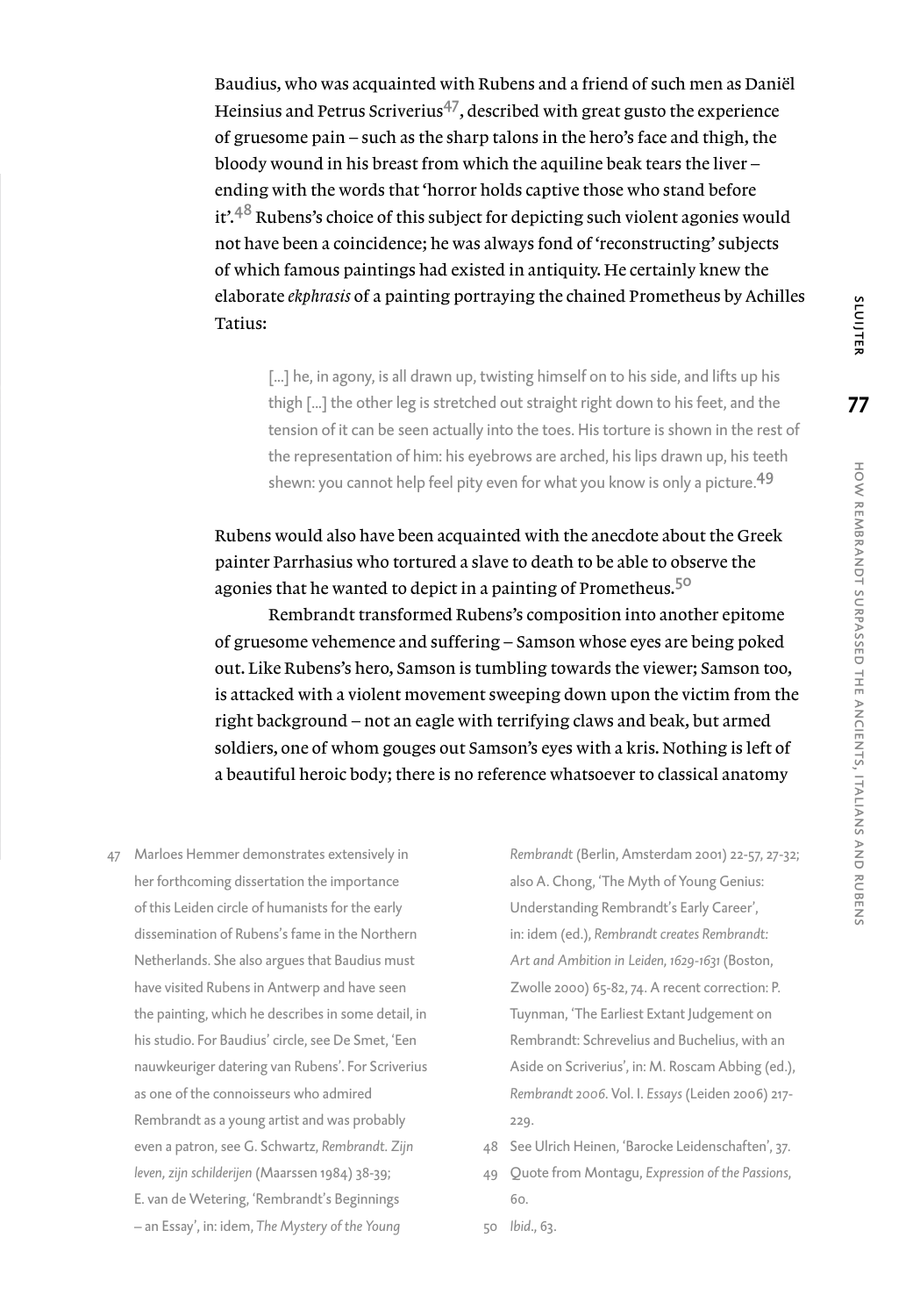and proportions. The lifelike rendering of the pain reflex – for example the angular, spastic movement of the right leg and the ugly foot with the clenched toes that replace the flowing movement and beautiful foot of Rubens's hero – are all meant to bring the scene closer to the world of experience of the viewer, to hit him forcefully and to fill him with intense empathy. Rembrandt and his audience of connoisseurs were undoubtedly aware that Rubens's figure, in its turn, was an emulation of an invention by Titian, widely known from a famous engraving by Cornelis Cort (*Tityus attacked by a Vulture*), but this made it all the more challenging; it offered Rembrandt the possibility to rival the two masters who were his greatest examples and to show off what *he* was able to do by imitating the same motifs.<sup>51</sup> He did so by depicting horror with a ghastly lifelikeness, the blood spouting from Samson's eye.<sup>52</sup> Thus he created the most violent painting of his career, arguably even the most violent painting of the seventeenth century.

Rembrandt's history paintings of the late 1620s and 1630s demonstrate precisely what his pupil Van Hoogstraten later gave as advice when discussing the depiction of the passions;

[...] one should depict an oogenblikkige beweeging (meaning: an instantaneous motion and emotion that takes place at one single moment) that expresses in essence what occurs in the story; as Horace says, 'create every work as is fitting, singly and unequivocally [enkel en eenwezich]'. Do this in such a way that the depicted scene involves the viewer unambigusouly [eenstemmich] as if he were one of the bystanders, and will make him frightened when showing a brutal deed, or moved with compassion when someone suffers harm, or gratified by some fair deed.<sup>53</sup>

Such notions were perfectly in line with rhetorical advice and correspond to rhetorical concepts such as *enargeia*, *evidentia* and *perspicuitas*, as Thijs Weststeijn has shown.<sup>54</sup> They would have been discussed in circles of playwrights as well as ambitious painters. The term 'oogenblikkige beweeging' wonderfully articulates the visual rendering of a sudden motion and emotion and seems to originate in conversations of painters in studios like those of Lastman and Rembrandt.

- 51 See about this type of imitation: E.J. Sluijter, 'Over rapenen wedijver in de Nederlandse schilderkunst van de zeventiende eeuw', *De Zeventiende Eeuw* 21 (2005) 267-292, in particular 280-282.
- 52 The jets of blood might have been inspired by a version of Caravaggio's *Judith killing Holofernes,* that must have been around in Amsterdam in that

period; see my forthcoming book *Rembrandt's Rivals*: *History Painting in Amsterdam, c. 1630-1690* (Amsterdam, Philadelphia 2014).

- 53 Van Hoogstraten, *Inleyding Hooge Schoole Schilderkonst,* 116.
- 54 Weststeijn, *Visible World*, 185-191; Weststeijn, 'Between Body and Mind', 267-286.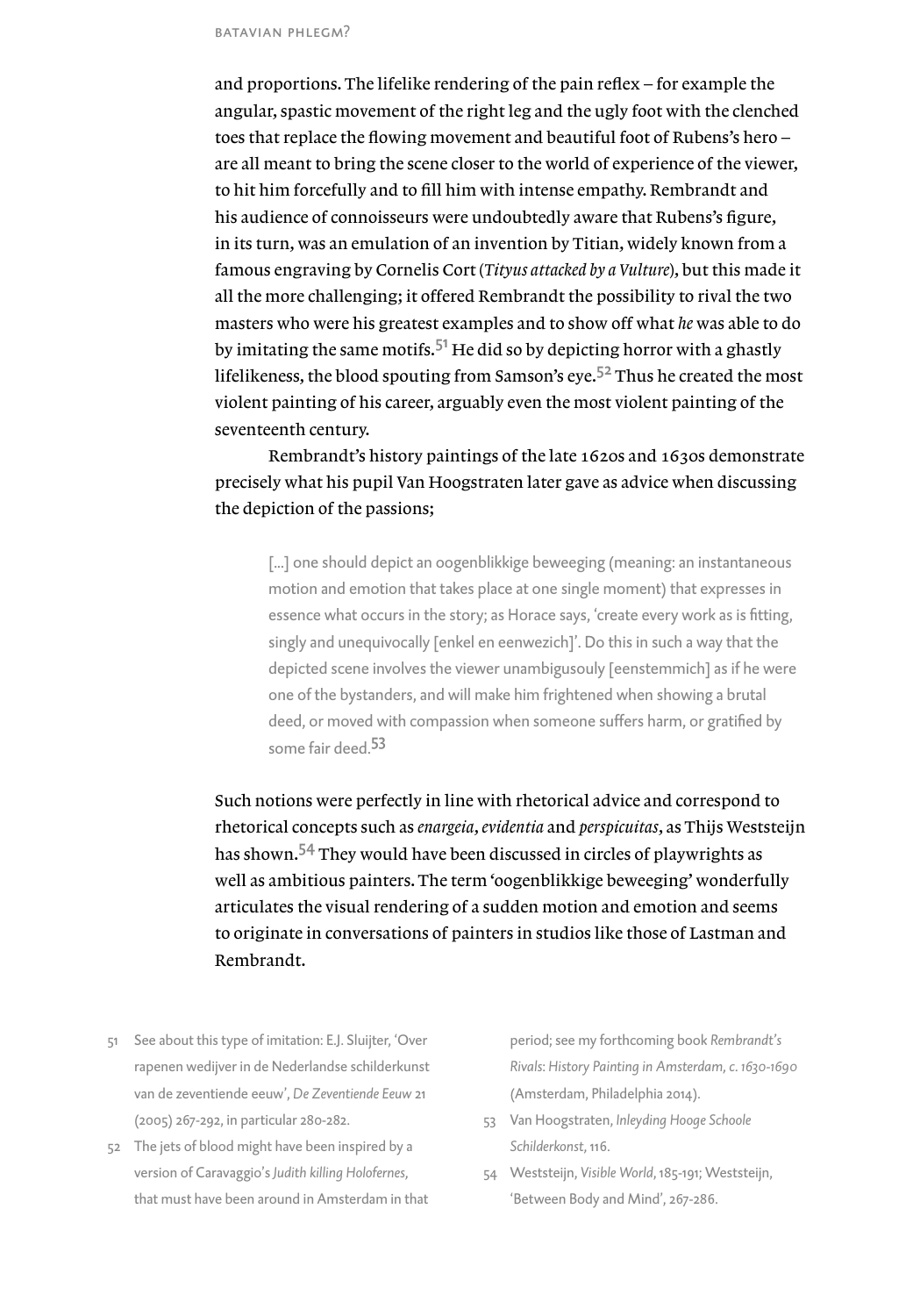There certainly are similarities with the ways in which the passions were rendered in the dramas performed on the stage in the first half of the century, which were determined by the example of the tragedies of Seneca and the poetical concepts of Horace and the humanist Scaliger. Such 'Senecan-Scaligerian' tragedies were immensely popular in Amsterdam between 1610 and 1650. Characteristic of this type of drama is the alternation of violent emotions through disastrous reversals of fate, meant to shock the audience forcefully and involve them through horror and compassion. In such tragedies, which are full of the most gruesome deeds, there is no gradual development of a plot that carries the viewer away. Within the separate building blocks of the drama, it is the rendering of the fierce and intense emotions that had to move the beholder, emotions such as rage, terror, fear – especially of innocent victims – and despair, in scenes of rape, betrayal, mutilation and other horrors like violent killing.<sup>55</sup> Such motifs can all be found in the subjects Rembrandt depicted between 1625 and 1640.

However, it is hard to say whether Rembrandt was consciously concerned with the example of Seneca's stoic ethics, which were certainly of paramount importance for Rubens. The latter was a great admirer of Seneca and fervent adherent of his Stoic philosophy<sup>56</sup>, which taught that one should always maintain one's mental balance, whatever horror might afflict one, and to be immune to the changes of fate by shielding oneself against uncontrolled emotions and every form of intemperance. From that point of view, seeing gruesome, intemperate and violent changes of fate, which strike one with sudden, involuntary disturbance – Seneca described this as *ictus* – should immediately be mastered by reason and lead to the insight that one has to remain steadfast under all circumstances; the horrors of the theatre stage

- 55 For a survey with a discussion of the characteristics of the Senecan-Scaligeran type of tragedy see: Mieke B. Smits-Veldt, *Het Nederlandse renaissancetoneel* (Utrecht 1991) chapters III and IV, especially 45-55; also see M.B. Smits-Veldt, *Samuel Coster. Ethicusdidacticus* (Groningen 1986) 27-80; and J. Konst, *Woedende wraakghierigheidt,* 31-46 and 163-178; and K. Porteman and M.B. Smits-Veldt, *Een nieuw vaderland voor de muzen. Geschiedenis van de Nederlandse literatuur 1560-1700* (Amsterdam 2008) 173-175.
- 56 See Heinen, 'Barocke Leidenschaften', 31-34 (with further references) and W. Brassat, 'Tragik, versteckte Kompositionskunst und Katharsis im Welt von Peter Paul Rubens', in: U. Heinen and A. Thielemann (eds.), *Rubens Passioni,* 41-63. The abundance of gruesome suffering in the beloved Senecan dramas in combination with the Tridentine reform of the use of images, in which pathos was considered an appropriate means to intensify the devotion of the viewer, for Rubens were the legitimization of the violence and horror in paintings, especially those depicting martyrdom.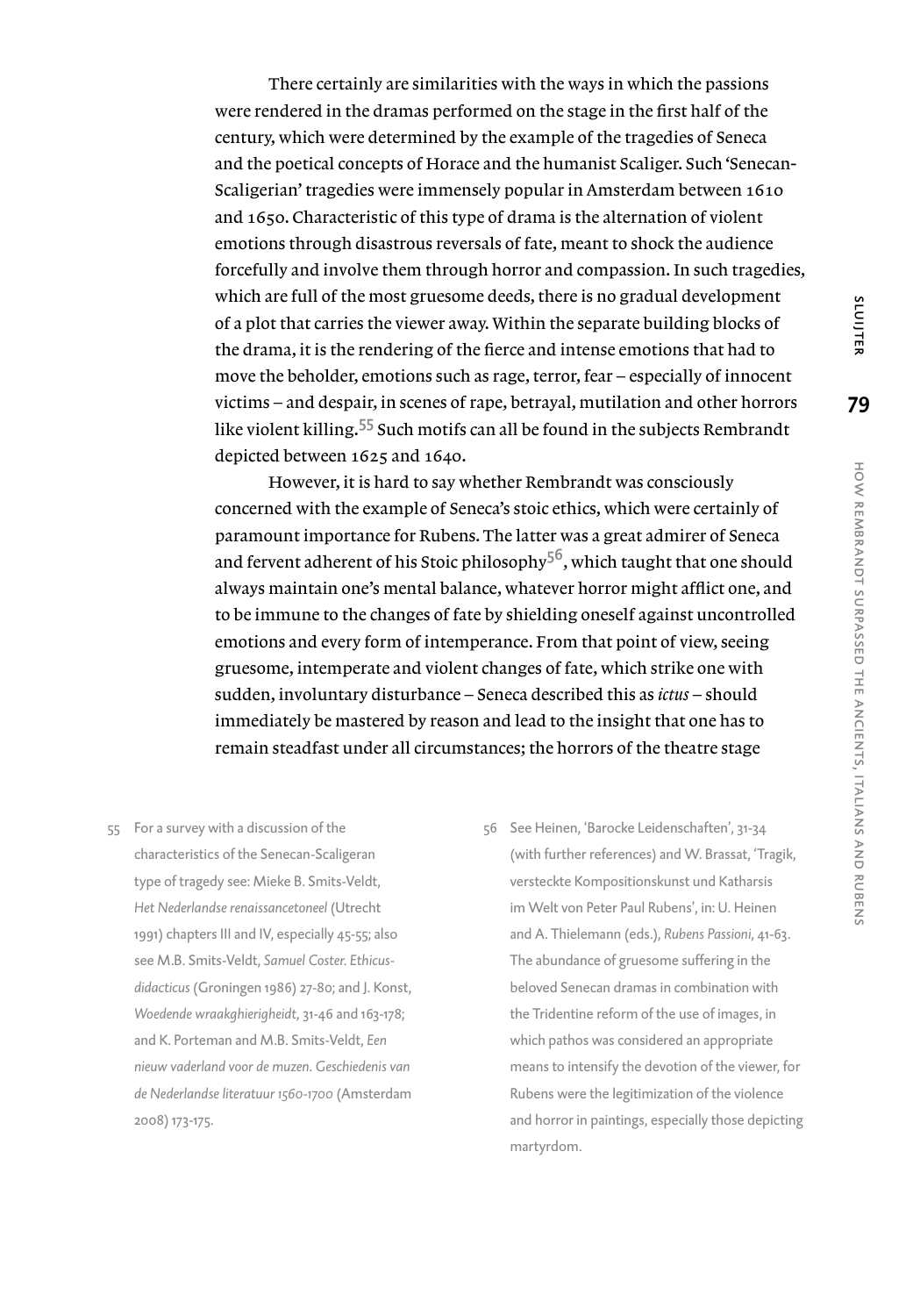might strengthen the beholder to mentally withstand one's own real fate, to face it with equanimity and to conduct a virtuous life.<sup>57</sup>

It accords perfectly with Senecan-Stoic ethics that in his most gruesome and violent painting Rembrandt chose to represent a hero who perishes because of his moral blindness, having succumbed to uncontrolled desires.<sup>58</sup> The ambitious subject choice for Rembrandt's earliest known painting, the *Stoning of St. Stephen* (1625), possibly commissioned by Petrus Scriverius59, might be considered a perfect demonstration of the Senecan-Stoic contrast between worldly violence and suffering of the steadfast.<sup>60</sup> However, most of his paintings of killing (*Abraham's Sacrifice of Isaac*, 1635), rage (*Balaam and the Ass*, 1626; *Christ Driving the Money Changers from the Temple*, 1626), terror (*Belshazzar's Feast*, c. 1635), threat (*Samson Threatening his Father-in-Law*, 1635), despair (*The Repentant Judas*, 1629), betrayal (*Samson and Delilah*, c. 1628), rape (*Rape of Proserpina*, c. 1631; *Rape of Ganymede*, *Rape of Europa*, 1632), or innocent suffering of defenceless women (*Andromeda Chained to the Rock*, c. 1630; *Susanna and the Elders*, 1636), and scenes from the *Passion of Christ* (1631-1639) seem to be determined in the first place by the challenge to surpass all others in gripping the viewer with force and arousing intense empathy. Competition with Rubens must have been continually on his mind in this period. The tension between, on the one hand, feeling strong emotions by experiencing the things seen as if they are real, and on the other hand the aesthetic admiration of the work because at the same time one knows that it is a brilliant painting, must have been central for the enjoyment of such works. The *locus classicus* of such pleasure comes from Aristotle who wrote that things we would not like to see in reality – the ugly, the gruesome – one enjoyed seeing in a truthful representation. $61$  This is most clearly expressed in Huygens's enthusiastic account of Rubens's horrifying portrayal of *Medusa* (which, however, he would rather see in the house of a friend, and was kept behind a curtain), in which he describes the combination of shock, disgust and delight (the latter caused by 'the vivid and charming cruelty of the matter').  $62$  We already met something

- 57 See U. Heinen, 'Huygens, Rubens and Medusa: Reflecting the Passions in Paintings, with some Considerations of Neuroscience in Art History', in: Dickey and Roodenburg, *The Passions in the Arts,* 151-176. About *ictus*: 153-156. Heinen also tries to connect the rhetorical theories of response to present day results of neuroscientific research. See below, note 63.
- 58 On the example of the Senecan drama and neostoic ethics among the Amsterdam playwrights, see Smits-Veldt, *Samuel Coster*, 58-74; idem, *Nederlandse renaissancetoneel,* 34-36, 68-69, and Konst, *Woedende wraakghierigheidt,* 31-46.
- 59 Schwartz, *Rembrand*t, 38-39.
- 60 On the 'stoic Kontrapost' see: W. Brassat, 'Tragik, versteckte Kompositionskunst und Katharsis', 54.
- 61 See, for example, Heinen, 'Huygens, Rubens and Medusa', 162.
- 62 See the exhaustive analysis of Heinen, 'Huygens, Rubens and Medusa', *passim*; also: W. Vetter, '"Gegen rasende Wut, was vermag da Schönheit?" Inszenierungen von Schrecken und Gewalt im Werk des Peter Paul Rubens', in: Büttner and Heinen, *Barocke Leidenschaften*, 58- 68.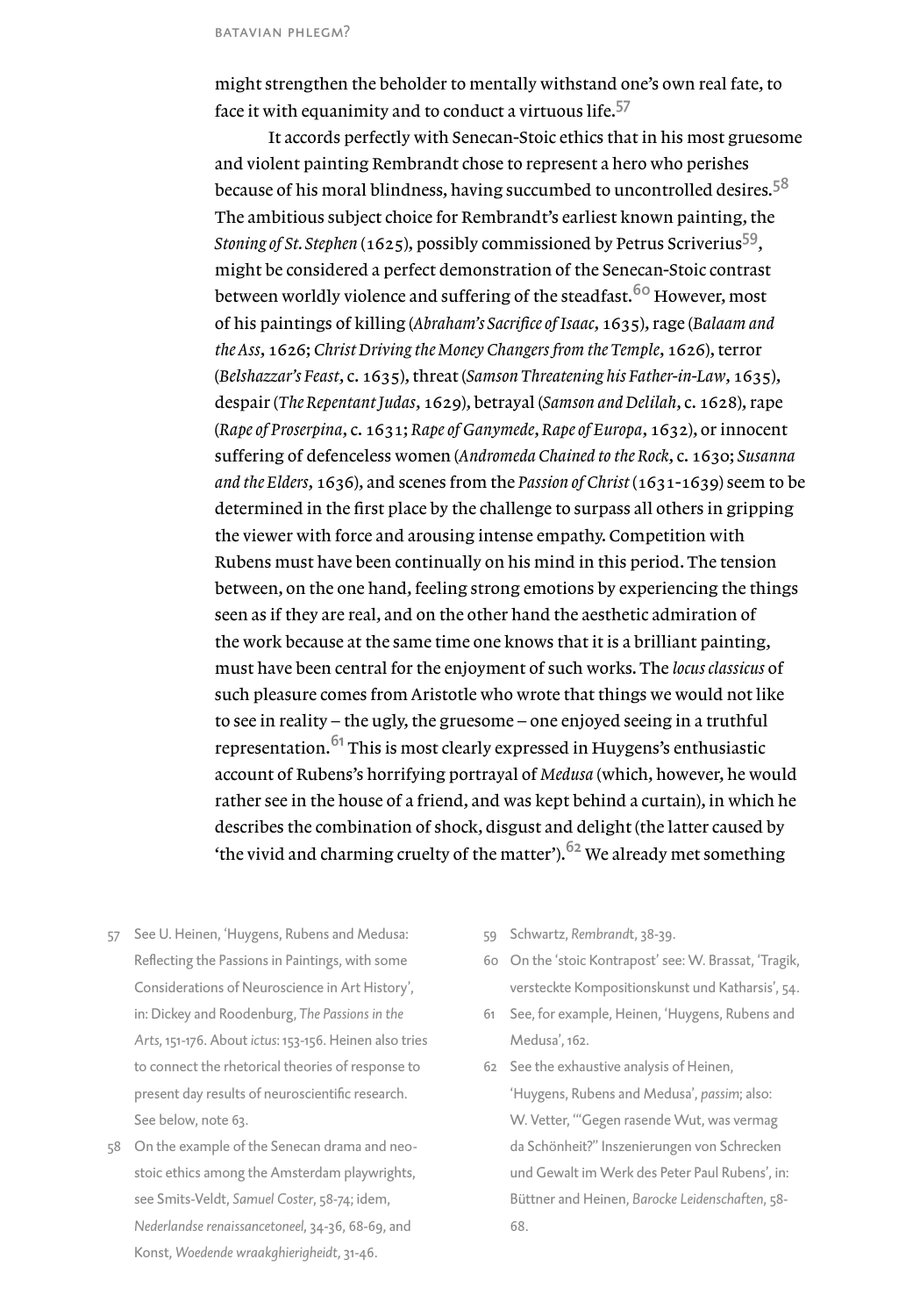similar in Baudius's pleasure when experiencing and admiring the gory horror depicted in Rubens's *Prometheus*, or in Huygens's glowing description of the hideousness of the repentant Judas's contorted body in Rembrandt's painting.<sup>63</sup>

# **Contemplating the 'woelingen'**

However, from the 1640s Rembrandt was searching for different ways to depict the emotional content of his history paintings. He must have been struggling with the fact that the depiction of strong movement can never be natural, because a painting is always a 'still'.<sup>64</sup> In paintings such as the *Abraham and Isaac*, the *Resurrection*, or *Belshazzar's Feast*, he had gone to the limit in depicting sudden, split-second movements by way of a knife falling, wine being spilt, a falling sword, even a man falling head over heels, all suspended in the air. These were spectacular images, but in the end unsatisfactory, because this movement threatened an entirely convincing lifelikeness.

As of the 1650s Rembrandt had completely revised his manner of rendering the passions, entirely abandoning the *oogenblikkige beweeging*. Perhaps one may compare this change with the development in Vondel's later tragedies. From the early 1640s Vondel's tragedies were to become more and more inspired by Greek drama – his first step in this new direction being his translation in 1639, with the help of Vossius's son Isaac, of Sophocles' *Elektra* – in which the emotional reactions of the spectator are manipulated in an entirely different way.<sup>65</sup> Fear and compassion were now incited through a

- 63 The reality of kinaesthetic empathy and of the viewer's corporeal and affective response when engaged with such images, that are implicit in such rhetorical concepts as *natuereelste beweeghlickheit* and *oogenblikkige beweeging*  have lately been examined from the angle of neurosciences and anthropology. See H. Roodenburg, '*Beweeglijkheid* embodied: on the corporeal and sensory dimensions of a famous emotion term', in: Dickey and Roodenburg, *Passions and the Arts*, 307-318; see *ibid*., note 12 for further literature. Recent work of David Freedberg examines the emotional impact of art from a neuroscientific point of view. Also Heinen, 'Huygens, Rubens and Medusa', *passim*.
- 64 Ernst van de Wetering has argued that this phenomenon must have been the cause of Rembrandt's 'crisis' in the 1640s. See E. van de Wetering, 'Rembrandt als zoekende kunstenaar', in: E. van de Wetering et al. (eds.), *Rembrandt. Zoektocht van een genie* (Zwolle, Amsterdam 2006) 108-115.
- 65 See Smits-Veldt, *Nederlandse renaissancetoneel*, 51, 58, 64-65; Konst, *Woedende wraakghierigheidt*, 189; Porteman and Smits-Veldt, *Nieuw vaderland voor muzen,* 177. For an innovative and stimulating view on Vondel's move from Senecan drama to the entirely different emotional technique of 'antistoic' Aristotelian poetics 'effecting a profound change of heart in the audience by means of the play's emotional poetics', see the essay in this volume by Kristine Steenbergh.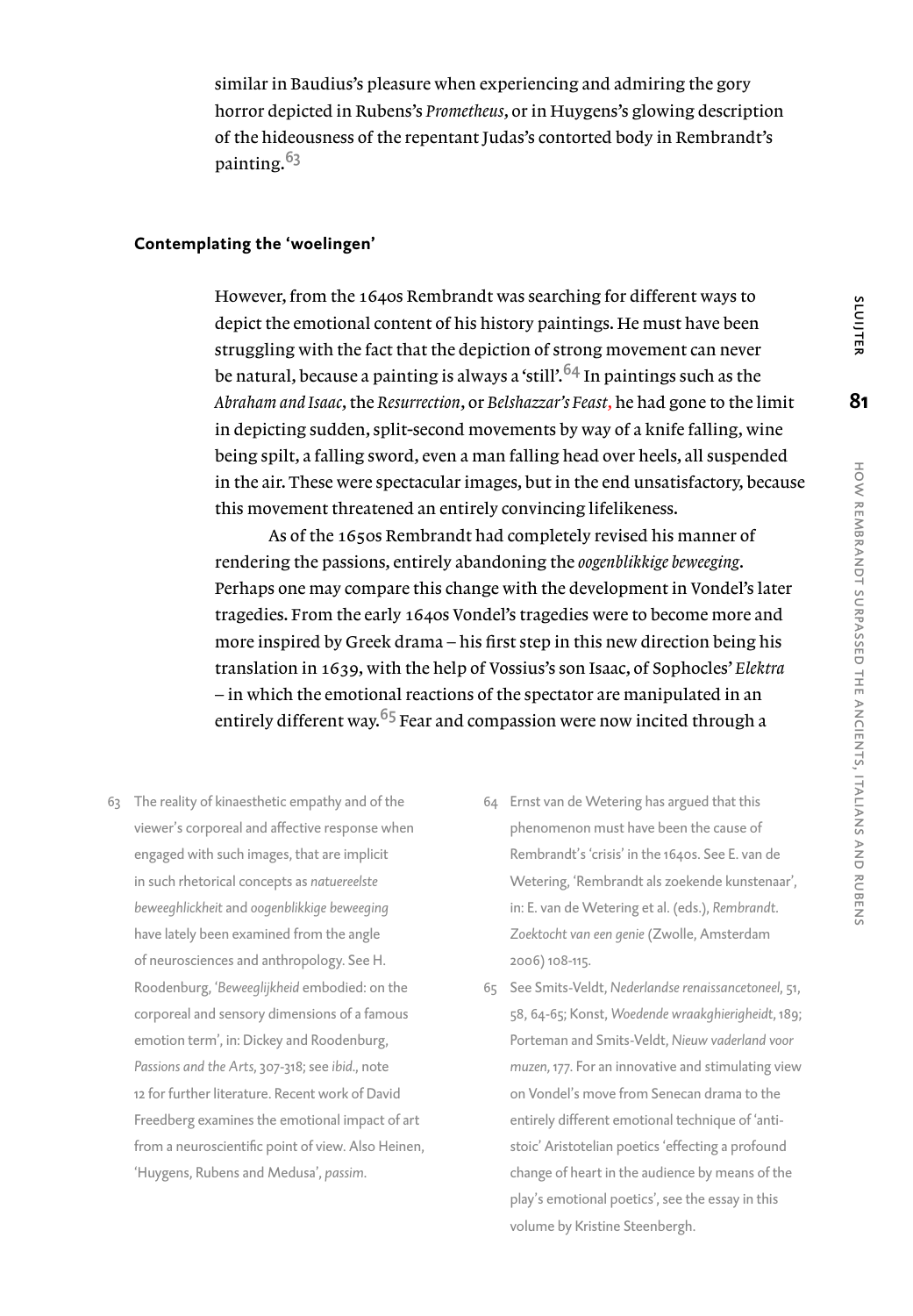

#### $\triangle$

Rembrandt Harmensz. van Rijn, *Bathsheba with King David's letter*, 1654. rmn-Grand Palais, Musée du Louvre, Paris. Photographer: Hervé Lewandowski.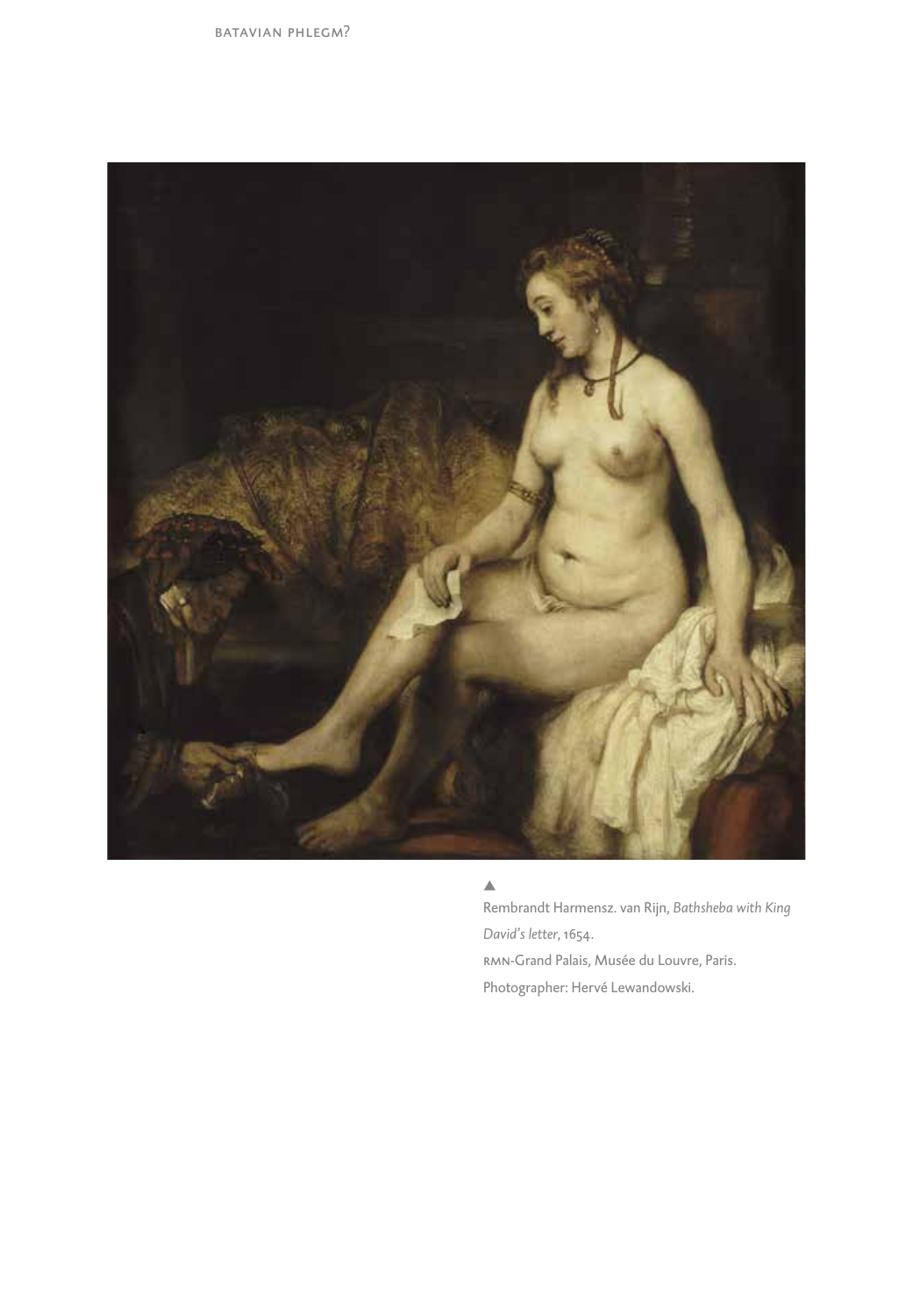continuous unfolding of the plot in which the development of inner conflicts, *woelingen*, as Vondel called them – inner agitations – play an important role and gradually lead to the climax, the *peripeteia* or *staetveranderinge* (the reversal of the fate of the protagonist), which is accompanied by *herkenisse* (recognition).<sup>66</sup> For Vondel this meant not just a situation of recognition, but a realisation of and insight into the true state of affairs – the inescapable situation in which the protagonist finds him or herself.<sup>67</sup>

In Rembrandt's later history paintings we never see a sudden reversal of emotion, but mute and motionless situations in which a reversal of mood seems to take place gradually. The viewer experiences a strong suggestion that he sees protagonists who recognise and realise their tragic circumstances; this makes him empathise with the inner conflict or the agonies, the *woelingen*, that trouble the subjects' minds. On the stage such inner conflicts could be represented by long laments and soul-searching monologues, but how can something comparable be done in a painting? The artist has to visualise what in fact *cannot be visualised*, the inner thoughts, the ponderings, the internal struggle, of the protagonist(s). Rembrandt solved this brilliantly by forcing the viewer to think about what is going on in the minds of the persons depicted. To this purpose he banished all action and reaction and avoided any indication of dialogue (for example: *Bathsheba with King David's Letter*, 1654; *Jacob Blessing the Sons of Joseph*, 1656; *Jacob Wrestling with the Angel*, 1659; the *Banquet of Esther*, 1660; the *Disgrace of Haman*, c. 1665; the *Return of the Prodigal Son*, c. 1666).<sup>68</sup> The suggestion that the protagonist(s) is/are in deep thought is about the only element for the viewer to go by. Because little information is given, the beholder is forced to concentrate on this motionless and mute figure and is thus left to his own devices to interpret inner emotions, being free to project his own feelings and emotions onto the image and to empathise with the assumed agonies.

For example, Rembrandt emphasised Bathsheba's expression of being lost in deep thought.<sup>69</sup> Simultaneously, by depicting the letter in the

66 See Smits-Veldt, *Nederlandse renaissancetoneel,* 55-58, 90-92; Konst, *Woedende wraakghierigheidt,* 188-202; Porteman and Smits-Veldt, *Nieuw vaderland voor muzen,* 177, 379-386, 531-538. Albert Blankert, followed by many others, mistakenly referred to the concept of 'staetverandering' in relation to Rembrandt's early works; see E.J. Sluijter, 'Rembrandt's Portrayal of the Passions and Vondel's "staetveranderinge"', in: Dickey and Roodenburg, *The Passions and the Arts*, 283-301.

- 68 See for the paintings, for example, C. Tümpel, *Rembrandt* (Antwerpen, Amsterdam 1986), cat. nos. 24, 26, 29, 30, 31 and 72 respectively.
- 69 For an exhaustive interpretation of this painting, see Sluijter, *Rembrandt and the Female Nude*, 352- 368 and idem, 'Rembrandt's Bathsheba and the Conventions of a Seductive Theme', in: A. Jensen Adams (ed.), *Rembrandt's Bathsheba reading King David's Letter* (Cambridge, etc. 1998) 48-99. In this book also interpretations of the same painting by Mieke Bal, Svetlana Alpers and Margaret D. Carroll.

<sup>67</sup> See W.A.P. Smit, *Van Pascha tot Noah* (Zwolle 1959) volume 2, 294, note 2 and 366.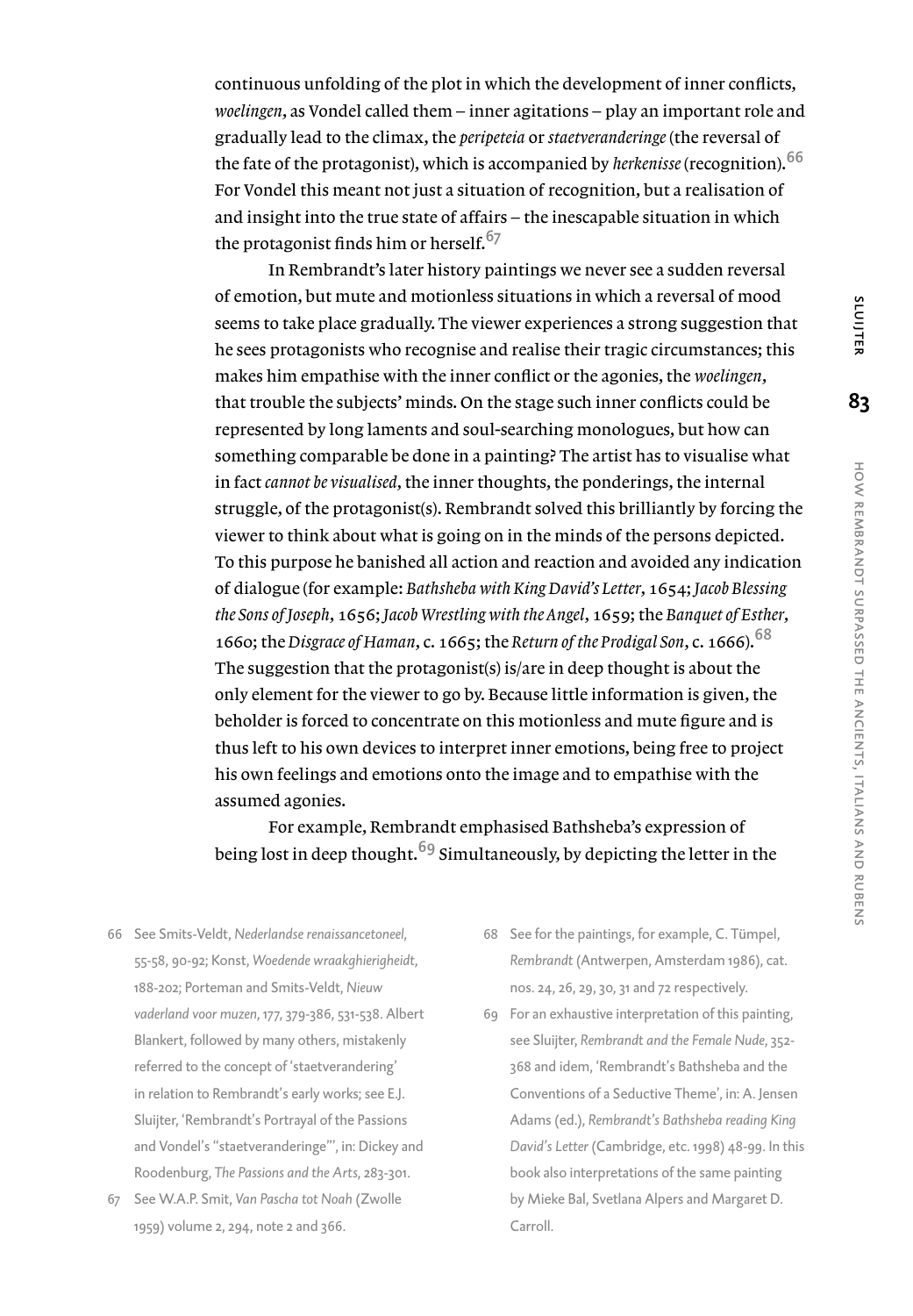centre of the image, he indicated to the informed viewer that she knows that her beauty has elicited the sinful desires of a male voyeur, King David, in whose position the viewer is placed. This is not a Bathsheba in the centre of a narrative action, as was usual; in other paintings Bathsheba was handed a message, being spoken to and/or reading a letter (while David was looking at her from a distance). By banishing every sign of action and movement, Rembrandt compels the viewer, who realises that she is aware of her situation, to contemplate her inner conflict: the impossible choice between adultery and disobedience to King David. In all Rembrandt's later paintings, instead of experiencing an *oogenblikkige beweging* that is *eenstemmig* or *eenwezich*, making immediately clear what is going on, the viewer is forced to wonder what troubles the minds of the figures depicted and to contemplate their situation, which always contains a far-reaching change of their fate. Even in *Jacob Wrestling with the Angel*, both Jacob and the Angel seem to be locked in a motionless embrace, so that the viewer is compelled to wonder about Jacob's thoughts and to reflect on the reversal of his fate.

However, in contrast to Vondel, Rembrandt would never renounce his basic principle that life should be followed unconditionally to bring the represented as close as possible to the world of experience of the viewer. In this respect he was closer to Jan Vos, who in 1641 in the dedication of *Aran and Titus*  challenged Vondel, who had published *Elektra* shortly before. In the preface of the latter, Vondel had used terms from painting as a comparison (as he did more frequently to make his point) $7^\circ$ , writing

[...] that all the parts of this noble maiden [Elektra] are well measured and flawless, just as the colours of Greek eloquence are artfully scumbled. Here one does not see anything misshapen, and all the parts, from the minor to the major parts, cohere and flow together effortlessly.<sup>71</sup>

In the dedication of his play Jan Vos however, set against the idealising perfection of Elektra, the 'deformity' of his heroes, maintaining that nature has to be represented in all its aspects and that one finds pleasure in gazing 'at creatures whom nature has refused pleasing proportions and the right highlights and shadows of their shapes'.<sup>72</sup> Thus, Vos reacted wittily to Vondel's pictorial metaphors: instead of well measured proportions, scumbled

- 70 J. Konst, 'Een levende schoon-verwighe schilderije. De tragedie als historiestuk', in: A.C.G. Fleurkens et al. (eds.), *Dans der muzen. De relatie tussen de kunsten gethematiseerd* (Hilversum 1995) 102-115.
- 71 J.F.M. Sterck et al. (eds), *De werken van Vondel. Volledige en geïllustreerde tekstuitgave in tien*

*deelen* (Amsterdam 1927-1940) volume 3, 642; also see: M. Meijer Drees, 'Toneelopvattingen in beweging. Rivaliteit tussen Vos en Vondel in 1641', *De nieuwe taalgids* 79 (1986) 453-460.

72 J. Vos, *Aran en Titus, of Wraak en Weerwraak* (Amsterdam 1641) 7.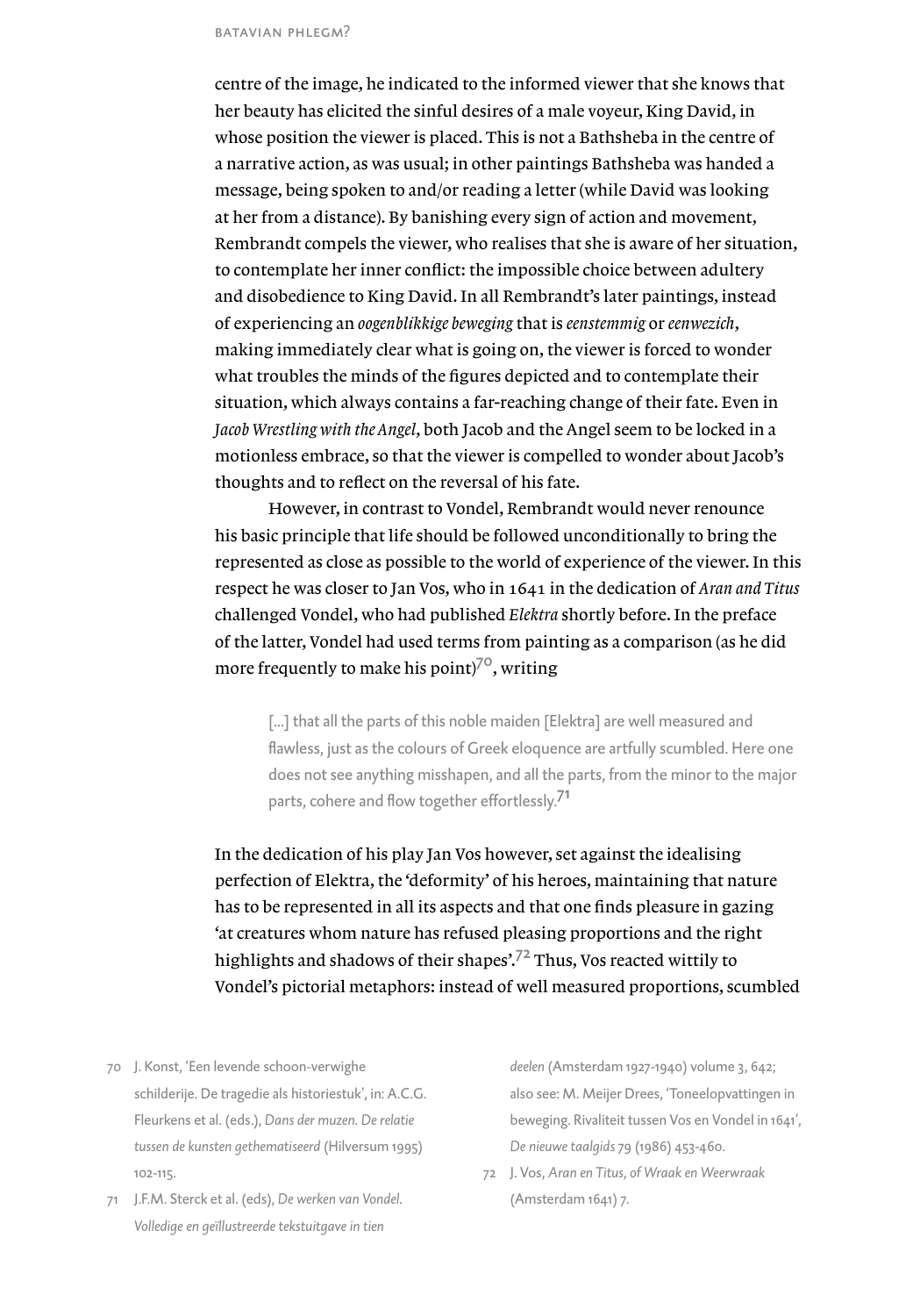transitions and flowing, coherent compositions, he shows unpleasing proportions and strong contrasts in highlights and shadows. In the 1630s Rembrandt might have used a similar vocabulary to describe his works. However, unlike Vos who was to continue the Senecan-Scaligerian mode throughout the following decades, albeit without the strong moral undertone of the Senecan dramas from the earlier period, Rembrandt abandoned the exciting spectacle of his earlier paintings, as we have seen.

#### **The only true pathopoios**

Rembrandt seems to have been the only painter from the Northern Netherlands to be intensely preoccupied with the problem how to depict the passions most convincingly. As Weststeijn pointed out, in his treatise on painting, *De graphice* (1650), Vossius terms the painter *pathopoios* (maker or designer of the passions) to indicate the latter's essential task.73 No other artist would have deserved this epithet more than Rembrandt. Although for some time his manner became the great fashion, neither Rembrandt's many pupils nor his competitors followed his continual search for how to emotionally involve the viewer as strongly as possible; some of them because they felt they were not capable, others, such as his highly talented pupils Govert Flinck and Ferdinand Bol, because they were not willing to sacrifice grace and the long standing conventions in gestures and poses. Samuel van Hoogstraten, also a pupil who moved to a more classicising style, was to write that 'it is not enough for a picture to be beautiful, it must have in it a certain *beweeglijkheid* that has power over those who see it', but in the same sentence he adds the admonition that one can only do this well if one also considers what he calls 'dansleyding', graceful movement.<sup>74</sup> It is unlikely that Rembrandt would ever have said such a thing.

In the 1640s an alternative manner – in which emotions were subordinate to beauty, grace and clarity – already began to challenge Rembrandt. Joachim von Sandrart, a highly ambitious German painter of the same age as Rembrandt, must have been a catalyst in this respect. He came to Amsterdam in 1637, fresh from Rome, where he had been befriended by such artists as Francois Duquesnoy and Nicholas Poussin.<sup>75</sup> From the paintings

- 73 Weststeijn, *The Visible World*, 171, 193-196, 209-215 and Weststeijn, 'Between Mind and Body', 263- 283, 279.
- 74 Van Hoogstraten, *Hooge Schoole*, 293.
- 75 About Sandrart, see C. Klemm, *Joachim von Sandrart. Kunst, Werke und Lebenslauf* (Berlin 1986). About Sandrart's career strategies in

Rome and Amsterdam, see: Erna Kok, *Culturele ondernemers in de Gouden Eeuw. De artistieke en sociaal-economische strategieën van Jacob Backer, Govert Flinck, Ferdinand Bol en Joachim von Sandrart* (PhD thesis, University of Amsterdam 2013) chapter 4.

SLUIJTER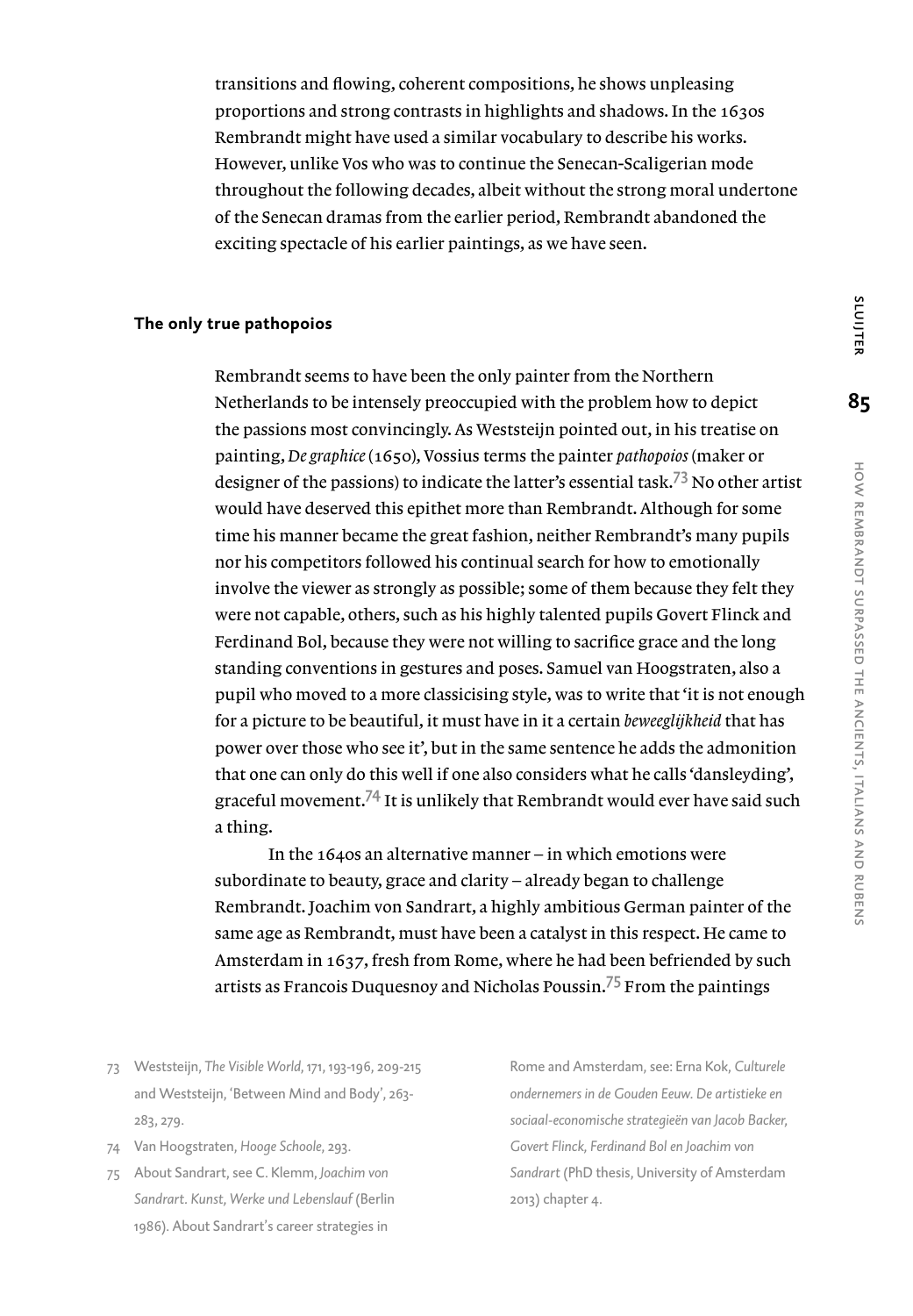

#### $\triangle$

Rombout van Troyen, *The Ghost of Achilles demanding the Sacrifice of Polyxena*, 1652. The Bridgeman Art Library, Private Collection, Johnny Van Haeften Ltd., London.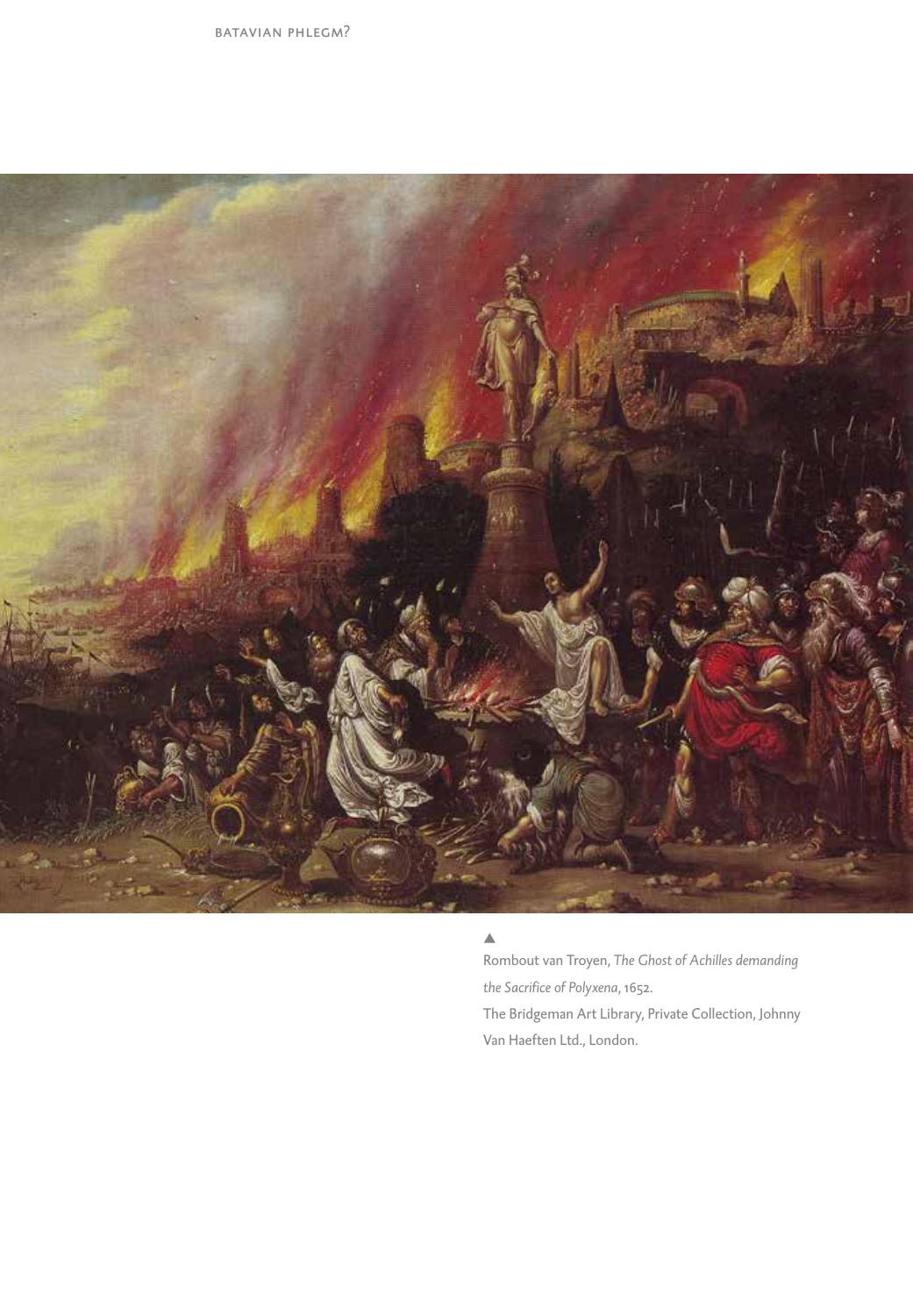he made in Amsterdam, we may infer that he strove to be as different from Rembrandt as possible, reintroducing grace as a central tenet, together with the rules of proportion and anatomy, while using even lighting and clean contours, as can be seen, for example in his *Odysseus and Nausicaa*, painted in 1641 for burgomaster Joan Huydecoper.<sup>76</sup> Sandrart, who left Amsterdam in 1645, for a short time was the darling of the social and literary elite and had become a great friend of Vondel, who probably learned from him how to use with insight the vocabulary of the painter.<sup>77</sup> Van Hoogstraten was later to contrast both manners, saying about artists whom today we would call the 'classicists', that they 'esteem only a straightforward representation, freely organized, boasting that only what they do represents true grandeur, following the Roman gracefulness of Raphael and Michelangelo', and that they renounced painters who harm dignity by 'the depiction of unbefitting passions', and by 'the deliberate manipulation of light and shadow [...] beautifully highlighting one thing by obscuring the other $\cdot$ .<sup>78</sup>

It is mainly in the paintings of masters working at the lower end of the art market that one finds the gruesome and spectacular scenes that remind us of those performed on the Amsterdam stage. However, such painters did not follow Rembrandt's manner and did not bother about the issues with which Rembrandt was struggling. A good example is the Amsterdam artist Rombout van Troyen, also the same age as Rembrandt, for whom it sufficed to depict horrifying occurrences through wildly gesticulating figures, preferably with sacrifices in creepy caverns, or such scenes as the ghost of Achilles rising from his grave to demand the sacrifice of Polyxena, a scene derived from the tragedy *Polyxena* by Samuel Coster.79 Such paintings cost a fraction of a work by

- 76 See about Rembrandt and Sandrart, Sluijter, *Rembrandt and the Female Nude*, 242-219 (the *Odysseus and Nausicaa*, fig. 181) and my forthcoming article: 'An Admired Rival in Amsterdam: Joachim von Sandrart on Rembrandt', in: S. Meurer (ed.), *'Aus aller Herren Länder'. Die Künstler der Teutschen Academie von Joachim von Sandrart.* Before he came to Amsterdam Sandrart worked in a style that strongly recalls the earlier manner of his master Gerard van Honthorst (with forceful contrasts in light and shadow); he completely dropped this style when in Amsterdam, reverting to a colourful classicism with elements of Domenichino, Lanfranco and Poussin.
- 77 See about Vondel and Sandrart: K. Porteman, *De maanden van het jaar. Joachim von Sandrart, Joost van den Vondel, Caspar Barlaeus* (Wommelgem 1987).
- 78 Van Hoogstraten, *Hooge Schoole*, 175-176. See for this passage: Ernst van de Wetering, 'Towards a Reconstruction of Rembrandt's Art Theory', in: idem (ed.), *A Corpus of Rembrandt Paintings* (Dordrecht 2011) volume V, 3-140, 59.
- 79 Smits-Veldt, *Coster*, 233 and 258. *Polyxena*, lines 1019-1090. In Coster's play, as in the painting, it is not Achilles himself who appears as a ghost, but a treacherous accomplice of the revengeful Odysseus, the priest Mantis, disguised as Achilles' ghost. The scene is based on Seneca's *Troades*, where it is Achilles himself.

SLUIJTER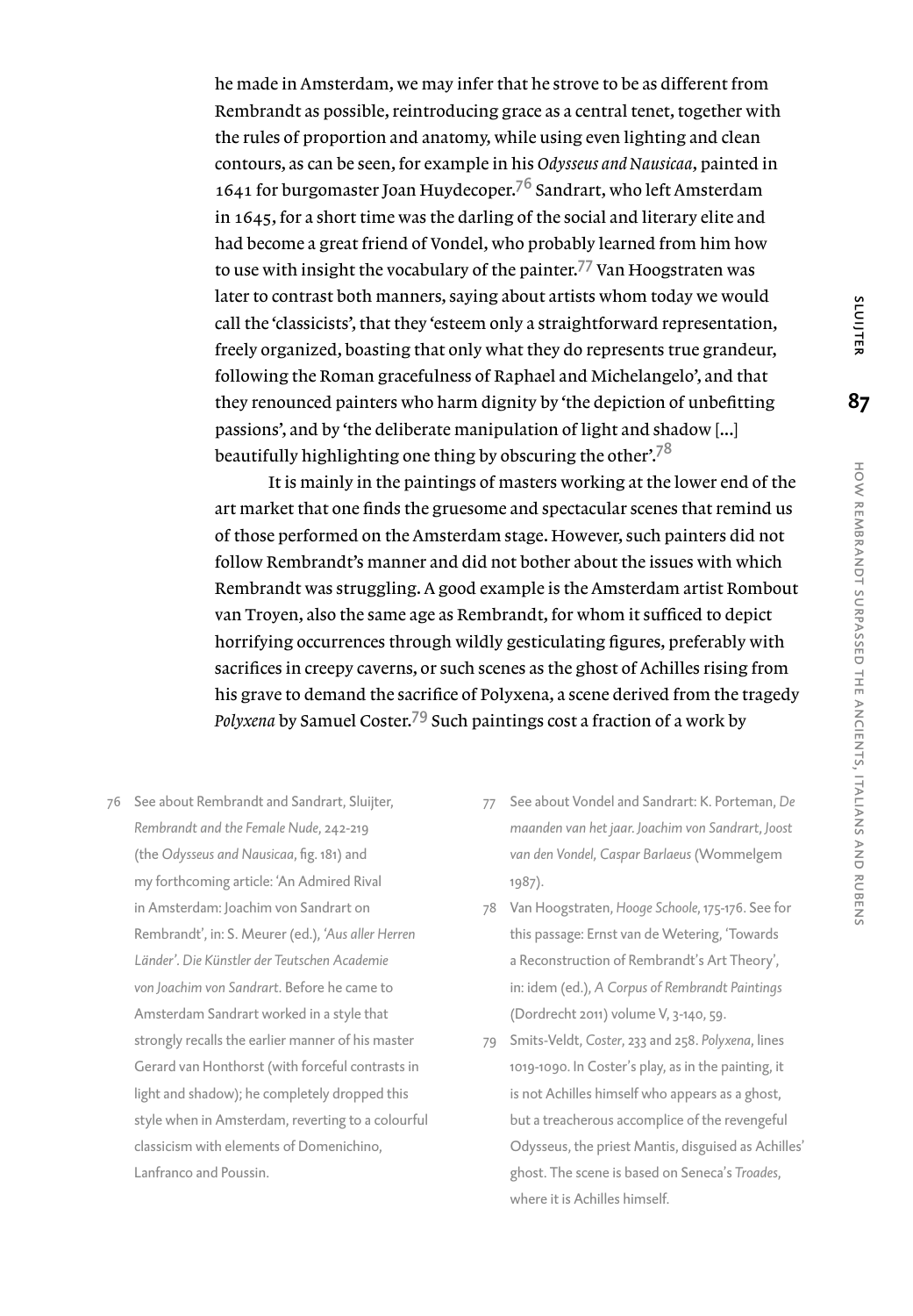Rembrandt, and were therefore available for people of a more modest cultural and social status.<sup>80</sup>

After the 1660s the notion that had won the day was that the outward manifestations of the body, including the expression of emotions, had to be governed by beauty, to be achieved through grace and decorum and with clear systematised conventions in expressing the emotions.<sup>81</sup> Thus, Rembrandt's combination of a radical 'from life' ideology with an intense preoccupation with emotional involvement remained exceptional in Dutch art and had become old fashioned by the 1660s. At the beginning of the eighteenth century Houbraken was to write that pupils of Rembrandt had told him that the latter kept sketching the same figures and same subjects over and over again to study the great variety of the passions that cause the movements of the body, to get the natural representation of the characteristic features and poses right.  $82\,$  He also pointed out that Rembrandt was the greatest master in the expression of passions, but he deplored that instead of selecting the most beautiful, Rembrandt even emphasised the ugliness of his figures, acknowledging as his only law was to follow nature without heeding any rules.<sup>83</sup> As a true classicist Houbraken also complained that Rembrandt's manner of representing the passions could not be learned or used as example, because it was entirely due to his rare natural talent that

[...] he knew, by way of a miraculous image fixed in his mind, how to express and how to employ the affects (gemoedsdriften) in the moment that they revealed themselves in their essence.<sup>84</sup>

He could not have phrased this more acutely.

- 80 See my valedictory lecture (15-04-2011, UvA, Amsterdam; 21-05-2011, IFA/NYU, New York): http://www.kunsthistorici.nl/leden/eric-jansluijter/, and my forthcoming book *Rembrandt's Rivals*.
- 81 See L. de Vries, *How to create Beauty: De Lairesse on the Theory and Practice of Making Beauty* (Leiden 2011) 67-81 for Lairesse's opinions on this.
- 82 A. Houbraken, *De Groote Schouburgh der Nederlandtsche Konstschilders en Schilderessen* (3 volumes; The Hague 1719-1721) volume I, 258 and 261.
- 83 *Ibid*., volume I, 262-263 and 267-268.
- 84 *Ibid*., 265.